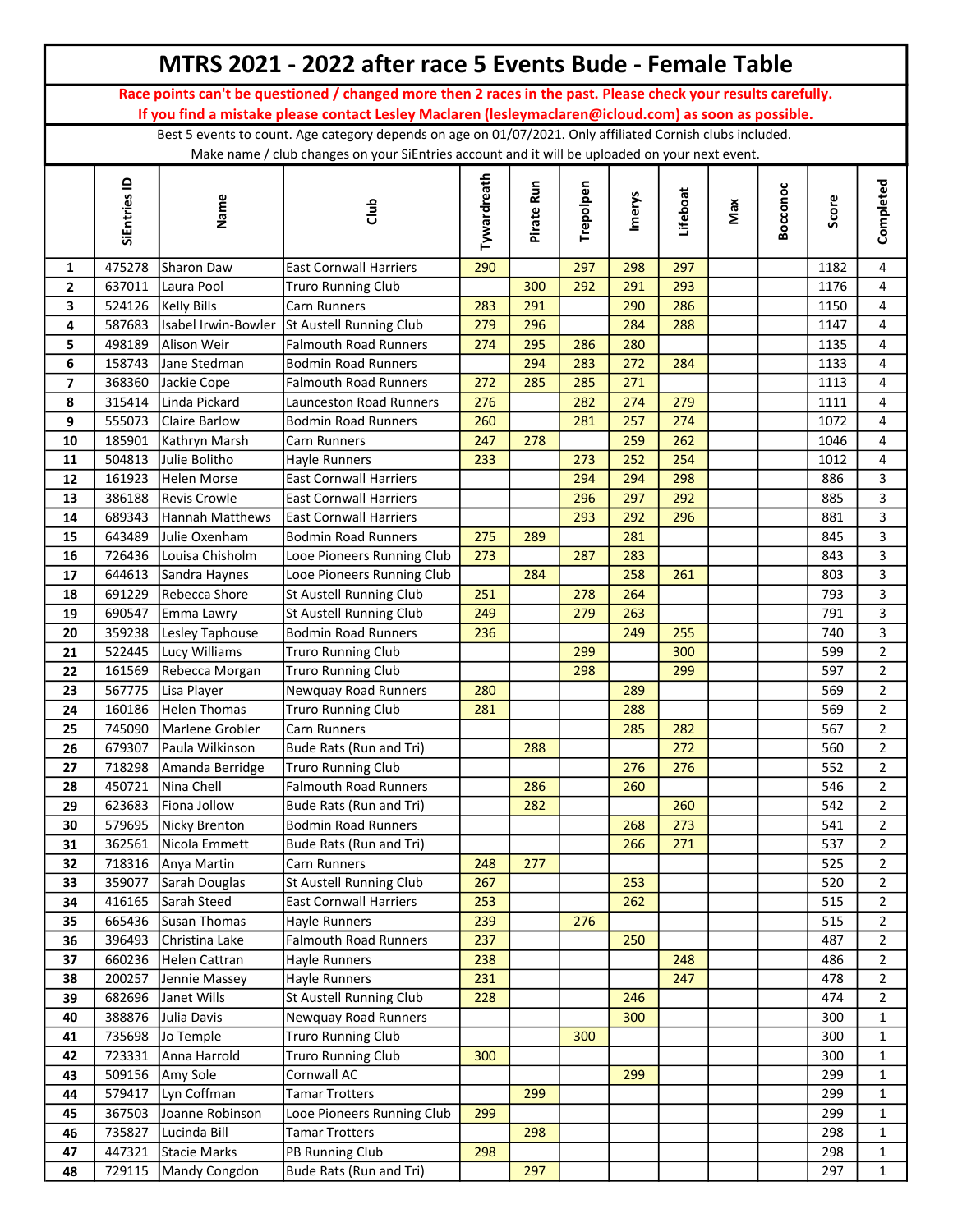|    |              |                         | MTRS 2021 - 2022 after race 5 Events Bude - Female Table                                                                                                                                                               |             |            |           |               |          |     |          |       |              |
|----|--------------|-------------------------|------------------------------------------------------------------------------------------------------------------------------------------------------------------------------------------------------------------------|-------------|------------|-----------|---------------|----------|-----|----------|-------|--------------|
|    |              |                         | Race points can't be questioned / changed more then 2 races in the past. Please check your results carefully.<br>If you find a mistake please contact Lesley Maclaren (lesleymaclaren@icloud.com) as soon as possible. |             |            |           |               |          |     |          |       |              |
|    |              |                         | Best 5 events to count. Age category depends on age on 01/07/2021. Only affiliated Cornish clubs included.                                                                                                             |             |            |           |               |          |     |          |       |              |
|    |              |                         | Make name / club changes on your SiEntries account and it will be uploaded on your next event.                                                                                                                         |             |            |           |               |          |     |          |       |              |
|    | SiEntries ID | Name                    | dub                                                                                                                                                                                                                    | Tywardreath | Pirate Run | Trepolpen | <b>Imerys</b> | Lifeboat | Max | Bocconoc | Score | Completed    |
| 49 | 287905       | Rachael Thomas          | Cornwall AC                                                                                                                                                                                                            | 297         |            |           |               |          |     |          | 297   | $\mathbf{1}$ |
| 50 | 748767       | Debbie Harrison-Webb    | <b>Hayle Runners</b>                                                                                                                                                                                                   |             |            |           | 296           |          |     |          | 296   | $\mathbf{1}$ |
| 51 | 727197       | Rebecca Tossell         | Hayle Runners                                                                                                                                                                                                          | 296         |            |           |               |          |     |          | 296   | $\mathbf{1}$ |
| 52 | 215091       | Beth Key                | <b>Truro Running Club</b>                                                                                                                                                                                              |             |            |           |               | 295      |     |          | 295   | $\mathbf{1}$ |
| 53 | 578573       | Katy Jenkins            | <b>Truro Running Club</b>                                                                                                                                                                                              |             |            |           | 295           |          |     |          | 295   | $\mathbf{1}$ |
| 54 | 548074       | Victoria Jackson        | <b>Truro Running Club</b>                                                                                                                                                                                              |             |            | 295       |               |          |     |          | 295   | $\mathbf{1}$ |
| 55 | 363491       | Emma Langstaff          | Looe Pioneers Running Club                                                                                                                                                                                             | 295         |            |           |               |          |     |          | 295   | $\mathbf{1}$ |
| 56 | 774135       | Josephine Marinho       | Bude Rats (Run and Tri)                                                                                                                                                                                                |             |            |           |               | 294      |     |          | 294   | $\mathbf{1}$ |
| 57 | 283613       | Jackie Brydon           | PB Running Club                                                                                                                                                                                                        | 294         |            |           |               |          |     |          | 294   | $\mathbf{1}$ |
| 58 | 501832       | Claire Mensing          | <b>Truro Running Club</b>                                                                                                                                                                                              |             |            |           | 293           |          |     |          | 293   | $\mathbf{1}$ |
| 59 | 537987       | Ayesha Gillespie        | Bodmin Women's Running Club                                                                                                                                                                                            |             | 293        |           |               |          |     |          | 293   | $\mathbf{1}$ |
| 60 | 717181       | Lee Strickland          | Hayle Runners                                                                                                                                                                                                          | 293         |            |           |               |          |     |          | 293   | $\mathbf{1}$ |
| 61 | 244469       | Tamzin Davey            | Cornwall AC                                                                                                                                                                                                            |             | 292        |           |               |          |     |          | 292   | $\mathbf{1}$ |
| 62 | 716839       | Hannah Fox              | Mile High                                                                                                                                                                                                              | 292         |            |           |               |          |     |          | 292   | $\mathbf{1}$ |
| 63 | 722819       | Lucy Cox                | Launceston Road Runners                                                                                                                                                                                                |             |            |           |               | 291      |     |          | 291   | $\mathbf{1}$ |
| 64 | 748272       | Alison Temple           | <b>Bodmin Road Runners</b>                                                                                                                                                                                             |             |            | 291       |               |          |     |          | 291   | $\mathbf{1}$ |
| 65 | 208657       | Colette Clements        | Newquay Road Runners                                                                                                                                                                                                   | 291         |            |           |               |          |     |          | 291   | $\mathbf{1}$ |
| 66 | 778489       | Laura Eccott            | Bude Rats (Run and Tri)                                                                                                                                                                                                |             |            |           |               | 290      |     |          | 290   | $\mathbf{1}$ |
| 67 | 271994       | Susanne Wood            | Cornwall AC                                                                                                                                                                                                            |             |            | 290       |               |          |     |          | 290   | $\mathbf{1}$ |
| 68 | 454043       | Juliet Stewart          | <b>Truro Running Club</b>                                                                                                                                                                                              |             | 290        |           |               |          |     |          | 290   | $\mathbf{1}$ |
| 69 | 375048       | Claire Strong           | Bude Rats (Run and Tri)                                                                                                                                                                                                |             |            |           |               | 289      |     |          | 289   | $\mathbf{1}$ |
| 70 | 353916       | Hayley Stacey           | <b>East Cornwall Harriers</b>                                                                                                                                                                                          |             |            | 289       |               |          |     |          | 289   | $\mathbf{1}$ |
| 71 | 393536       | Corinne Gerrard         | Hayle Runners                                                                                                                                                                                                          | 289         |            |           |               |          |     |          | 289   | $\mathbf{1}$ |
| 72 | 745100       | Miranda Flannigan       | Cornwall AC                                                                                                                                                                                                            |             |            | 288       |               |          |     |          | 288   | $\mathbf{1}$ |
| 73 | 448453       | Emily Ellen             | Hayle Runners                                                                                                                                                                                                          | 288         |            |           |               |          |     |          | 288   | $\mathbf{1}$ |
| 74 |              | 166973   Meeta Nicholls | <b>East Cornwall Harriers</b>                                                                                                                                                                                          |             |            |           |               | 287      |     |          | 287   | 1            |
| 75 | 340756       | Kerri Rowe              | <b>Bodmin Road Runners</b>                                                                                                                                                                                             |             |            |           | 287           |          |     |          | 287   | $\mathbf{1}$ |
| 76 | 737105       | Sarah Woodland          | Bude Rats (Run and Tri)                                                                                                                                                                                                |             | 287        |           |               |          |     |          | 287   | $\mathbf{1}$ |
| 77 | 512377       | Alison Catnach          | Looe Pioneers Running Club                                                                                                                                                                                             | 287         |            |           |               |          |     |          | 287   | $\mathbf{1}$ |
| 78 | 686166       | Lucy Oldham             | <b>East Cornwall Harriers</b>                                                                                                                                                                                          |             |            |           | 286           |          |     |          | 286   | $\mathbf{1}$ |
| 79 | 368022       | Liz Trebilcock          | <b>Truro Running Club</b>                                                                                                                                                                                              | 286         |            |           |               |          |     |          | 286   | $\mathbf{1}$ |
| 80 | 629399       | Jess Marsh              | Bude Rats (Run and Tri)                                                                                                                                                                                                |             |            |           |               | 285      |     |          | 285   | $\mathbf{1}$ |
| 81 | 716635       | Nicola Froud            | Hayle Runners                                                                                                                                                                                                          | 285         |            |           |               |          |     |          | 285   | $\mathbf{1}$ |
| 82 | 764821       | Karen Parker            | <b>Falmouth Road Runners</b>                                                                                                                                                                                           |             |            | 284       |               |          |     |          | 284   | $\mathbf{1}$ |
| 83 | 359044       | Amy Jose                | <b>Havle Runners</b>                                                                                                                                                                                                   | 284         |            |           |               |          |     |          | 284   | $\mathbf 1$  |
| 84 | 359028       | Jo Northey              | Launceston Road Runners                                                                                                                                                                                                |             |            |           |               | 283      |     |          | 283   | $\mathbf{1}$ |
| 85 | 664035       | Suzanne Brown           | Bude Rats (Run and Tri)                                                                                                                                                                                                |             | 283        |           |               |          |     |          | 283   | $\mathbf 1$  |
| 86 | 205812       | Jane Stephens           | <b>Bodmin Road Runners</b>                                                                                                                                                                                             |             |            |           | 282           |          |     |          | 282   | $\mathbf{1}$ |
| 87 | 728766       | Alison Roose            | Newquay Road Runners                                                                                                                                                                                                   | 282         |            |           |               |          |     |          | 282   | $\mathbf{1}$ |
| 88 | 622845       | Kelly Sargent           | Launceston Road Runners                                                                                                                                                                                                |             |            |           |               | 281      |     |          | 281   | $\mathbf{1}$ |
| 89 | 729068       | Zonia Thompson          | Bude Rats (Run and Tri)                                                                                                                                                                                                |             | 281        |           |               |          |     |          | 281   | $\mathbf{1}$ |
| 90 | 772235       | Julie Barriball         | Launceston Road Runners                                                                                                                                                                                                |             |            |           |               | 280      |     |          | 280   | $\mathbf 1$  |
| 91 | 420791       | Rachael Gallagher       | Hayle Runners                                                                                                                                                                                                          |             |            | 280       |               |          |     |          | 280   | $\mathbf{1}$ |
| 92 | 729075       | Konstantina Samara      | Bude Rats (Run and Tri)                                                                                                                                                                                                |             | 280        |           |               |          |     |          | 280   | $\mathbf{1}$ |
| 93 | 746924       | Mandy Watts             | Newquay Road Runners                                                                                                                                                                                                   |             |            |           | 279           |          |     |          | 279   | $\mathbf{1}$ |
| 94 | 637899       | Nichola Sinclair        | <b>Bodmin Road Runners</b>                                                                                                                                                                                             |             | 279        |           |               |          |     |          | 279   | $\mathbf{1}$ |
| 95 | 771371       | Ann Barriball           | Launceston Road Runners                                                                                                                                                                                                |             |            |           |               | 278      |     |          | 278   | $\mathbf{1}$ |
| 96 | 530376       | <b>Tamsyn Howes</b>     | PB Running Club                                                                                                                                                                                                        |             |            |           | 278           |          |     |          | 278   | $\mathbf{1}$ |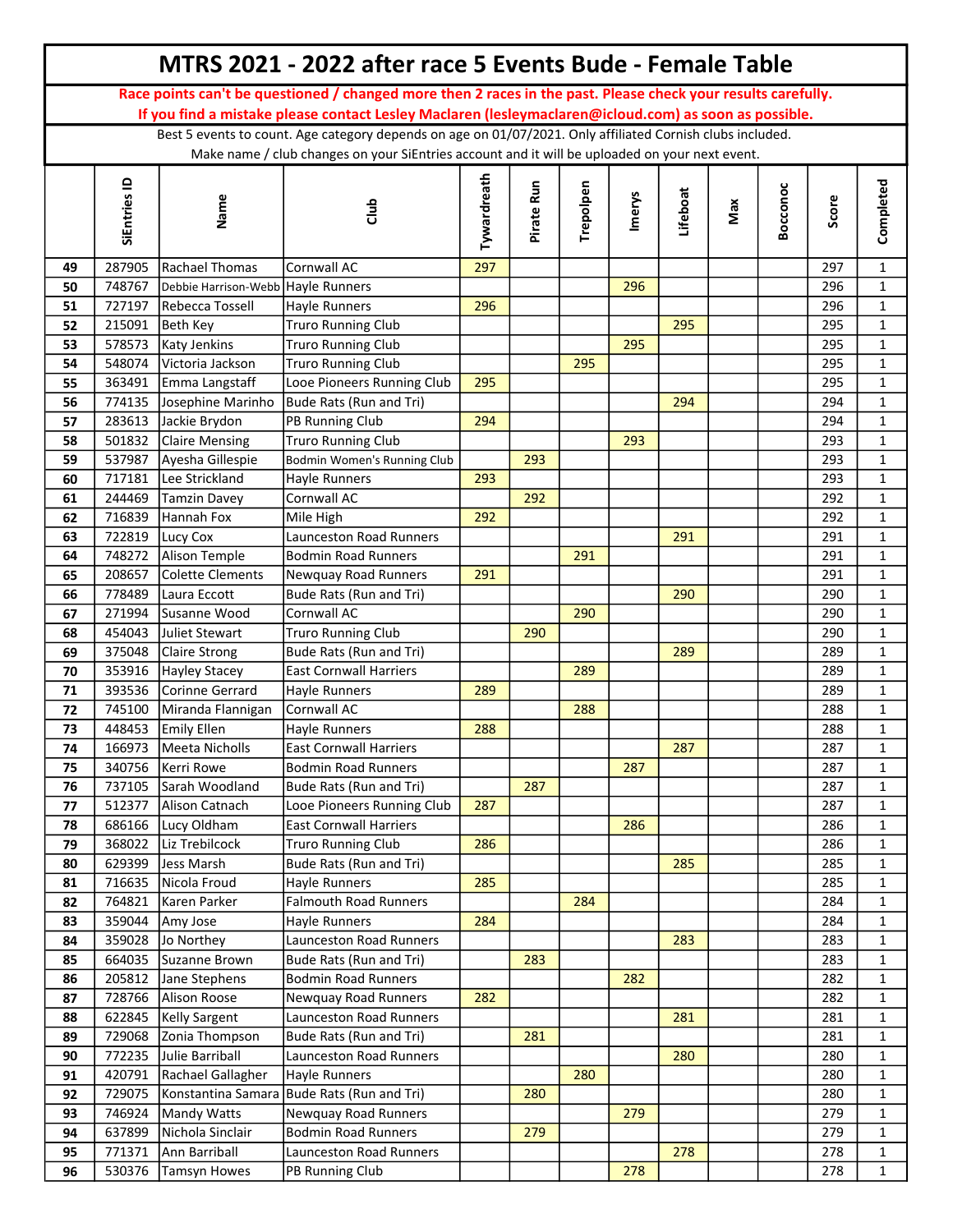|            |                  |                                | MTRS 2021 - 2022 after race 5 Events Bude - Female Table                                                      |             |            |           |               |          |     |          |            |                              |
|------------|------------------|--------------------------------|---------------------------------------------------------------------------------------------------------------|-------------|------------|-----------|---------------|----------|-----|----------|------------|------------------------------|
|            |                  |                                | Race points can't be questioned / changed more then 2 races in the past. Please check your results carefully. |             |            |           |               |          |     |          |            |                              |
|            |                  |                                | If you find a mistake please contact Lesley Maclaren (lesleymaclaren@icloud.com) as soon as possible.         |             |            |           |               |          |     |          |            |                              |
|            |                  |                                | Best 5 events to count. Age category depends on age on 01/07/2021. Only affiliated Cornish clubs included.    |             |            |           |               |          |     |          |            |                              |
|            |                  |                                | Make name / club changes on your SiEntries account and it will be uploaded on your next event.                |             |            |           |               |          |     |          |            |                              |
|            | SiEntries ID     | Name                           | dub                                                                                                           | Tywardreath | Pirate Run | Trepolpen | <b>Imerys</b> | Lifeboat | Max | Bocconoc | Score      | Completed                    |
| 97         | 423501           | Katie Bullock                  | <b>Newquay Road Runners</b>                                                                                   | 278         |            |           |               |          |     |          | 278        | $\mathbf{1}$                 |
| 98         | 484969           | Jane Stephens                  | <b>Bodmin Road Runners</b>                                                                                    |             |            |           |               | 277      |     |          | 277        | $\mathbf{1}$                 |
| 99         | 504291           | Lisa Webb                      | <b>East Cornwall Harriers</b>                                                                                 |             |            |           | 277           |          |     |          | 277        | $\mathbf{1}$                 |
| 100        | 650028           | Jane Naylor                    | Hayle Runners                                                                                                 |             |            | 277       |               |          |     |          | 277        | $\mathbf{1}$                 |
| 101        | 159585           | Holly Payne                    | St Austell Running Club                                                                                       | 277         |            |           |               |          |     |          | 277        | $\mathbf{1}$                 |
| 102        | 629558           | Kerry Hodgson                  | Bude Rats (Run and Tri)                                                                                       |             | 276        |           |               |          |     |          | 276        | $\mathbf{1}$                 |
| 103        | 197268           | Georgina Symons                | St Austell Athletes Running Club                                                                              |             |            |           |               | 275      |     |          | 275        | $\mathbf{1}$                 |
| 104        | 690298           | Vicky Oakes                    | St Austell Running Club                                                                                       |             |            |           | 275           |          |     |          | 275        | $\mathbf{1}$                 |
| 105        | 690858           | Kathy Saunders                 | Looe Pioneers Running Club                                                                                    |             |            | 275       |               |          |     |          | 275        | $\mathbf{1}$                 |
| 106        | 431004           | Kelly Prutton                  | Looe Pioneers Running Club                                                                                    |             |            | 274       |               |          |     |          | 274        | $\mathbf{1}$                 |
| 107        | 593894           | Kate Roberts                   | St Austell Running Club                                                                                       |             |            |           | 273           |          |     |          | 273        | $\mathbf{1}$                 |
| 108        | 579839           | Melissa Tonkin                 | Hayle Runners                                                                                                 |             |            | 272       |               |          |     |          | 272        | $\mathbf{1}$                 |
| 109        | 561274           | Amanda Miller                  | Hayle Runners                                                                                                 |             |            | 271       |               |          |     |          | 271        | $\mathbf{1}$                 |
| 110        | 212431           | Diane Warren                   | Hayle Runners                                                                                                 | 271         |            |           |               |          |     |          | 271        | $\mathbf{1}$                 |
| 111        | 759165           | Margaret Clark                 | <b>Hayle Runners</b>                                                                                          |             |            |           |               | 270      |     |          | 270        | $\mathbf{1}$                 |
| 112        | 579805           | Sarah Booker                   | <b>Falmouth Road Runners</b>                                                                                  |             |            |           | 270           |          |     |          | 270<br>270 | $\mathbf{1}$<br>$\mathbf{1}$ |
| 113<br>114 | 665831<br>726353 | Clare Redgers<br>Gill Overell  | <b>Hayle Runners</b><br>St Austell Running Club                                                               | 270         |            | 270       |               |          |     |          | 270        | $\mathbf{1}$                 |
| 115        | 782174           | Lois Briard                    | Bude Rats (Run and Tri)                                                                                       |             |            |           |               | 269      |     |          | 269        | $\mathbf{1}$                 |
| 116        | 499360           | Jeanette Turpin                | <b>East Cornwall Harriers</b>                                                                                 |             |            |           | 269           |          |     |          | 269        | $\mathbf{1}$                 |
| 117        | 408199           | Kathryn Thomas                 | Cornwall AC                                                                                                   |             |            | 269       |               |          |     |          | 269        | $\mathbf{1}$                 |
| 118        | 209394           | Michelle Roskilly              | Hayle Runners                                                                                                 | 269         |            |           |               |          |     |          | 269        | $\mathbf{1}$                 |
| 119        | 787954           | Lora Tanner                    | Bude Rats (Run and Tri)                                                                                       |             |            |           |               | 268      |     |          | 268        | $\mathbf{1}$                 |
| 120        | 160278           | Jodie Jarvis                   | PB Running Club                                                                                               | 268         |            |           |               |          |     |          | 268        | $\mathbf{1}$                 |
| 121        | 502174           | Melanie Nile                   | St Austell Running Club                                                                                       |             |            |           |               | 267      |     |          | 267        | $\mathbf{1}$                 |
| 122        | 578509           | Helen Stevenson                | Bodmin Road Runners                                                                                           |             |            |           | 267           |          |     |          | 267        | 1                            |
| 123        | 414017           | Miranda Honey                  | <b>Bodmin Road Runners</b>                                                                                    |             |            |           |               | 266      |     |          | 266        | $\mathbf 1$                  |
| 124        | 464872           | Jean Cutlan                    | St Austell Athletes Running Club                                                                              | 266         |            |           |               |          |     |          | 266        | $\mathbf{1}$                 |
| 125        | 619081           | Mary Mullarkey                 | <b>East Cornwall Harriers</b>                                                                                 |             |            |           |               | 265      |     |          | 265        | $\mathbf{1}$                 |
| 126        | 652161           | Julie Cypher                   | St Austell Running Club                                                                                       |             |            |           | 265           |          |     |          | 265        | $\mathbf{1}$                 |
| 127        | 725954           | Sally Fletcher                 | St Austell Running Club                                                                                       | 265         |            |           |               |          |     |          | 265        | $\mathbf{1}$                 |
| 128        | 638185           | Janet Lathom                   | Launceston Road Runners                                                                                       |             |            |           |               | 264      |     |          | 264        | $\mathbf{1}$                 |
| 129        | 397612           | Chloe Thomas                   | <b>Newquay Road Runners</b>                                                                                   | 264         |            |           |               |          |     |          | 264        | $\mathbf{1}$                 |
| 130        | 766864           |                                | Charlotte Chapman Bude Rats (Run and Tri)                                                                     |             |            |           |               | 263      |     |          | 263        | $\mathbf{1}$                 |
| 131        | 240101           | Debbie Marshall                | St Austell Running Club                                                                                       | 263         |            |           |               |          |     |          | 263        | $\mathbf{1}$                 |
| 132        | 438296           | Lyndsey Retallick              | PB Running Club                                                                                               | 262         |            |           |               |          |     |          | 262        | $\mathbf{1}$                 |
| 133        | 501256           | Nikki Pritchard                | <b>East Cornwall Harriers</b>                                                                                 |             |            |           | 261           |          |     |          | 261        | $\mathbf 1$                  |
| 134        | 726579           | Linda Tout                     | <b>Tamar Trotters</b>                                                                                         | 261         |            |           |               |          |     |          | 261        | $\mathbf{1}$                 |
| 135        | 772211           | Nicky Hicks                    | Launceston Road Runners                                                                                       |             |            |           |               | 259      |     |          | 259        | $\mathbf{1}$                 |
| 136        | 786203           | Elaine Hill                    | <b>Launceston Road Runners</b>                                                                                |             |            |           |               | 258      |     |          | 258        | $\mathbf{1}$                 |
| 137<br>138 | 270465<br>772157 | Jackie Morse<br>Trina Bradbury | Bys Vyken Race Team<br>Launceston Road Runners                                                                | 258         |            |           |               | 257      |     |          | 258<br>257 | $\mathbf{1}$<br>$\mathbf{1}$ |
| 139        | 194737           | Helen Roper                    | <b>Tamar Trotters</b>                                                                                         | 257         |            |           |               |          |     |          | 257        | $\mathbf{1}$                 |
| 140        | 771357           | Angela White                   | <b>Newquay Road Runners</b>                                                                                   |             |            |           |               | 256      |     |          | 256        | $\mathbf{1}$                 |
| 141        | 415961           | Yelda Müge Parsons             | Hayle Runners                                                                                                 |             |            |           | 256           |          |     |          | 256        | $\mathbf{1}$                 |
| 142        | 199137           | Helen Ralph                    | <b>Tamar Trotters</b>                                                                                         | 256         |            |           |               |          |     |          | 256        | $\mathbf{1}$                 |
| 143        | 704030           | Terry King                     | <b>East Cornwall Harriers</b>                                                                                 |             |            |           | 255           |          |     |          | 255        | $\mathbf{1}$                 |
| 144        | 189793           | Fiona Peck                     | <b>Tamar Trotters</b>                                                                                         | 255         |            |           |               |          |     |          | 255        | $\mathbf{1}$                 |
|            |                  |                                |                                                                                                               |             |            |           |               |          |     |          |            |                              |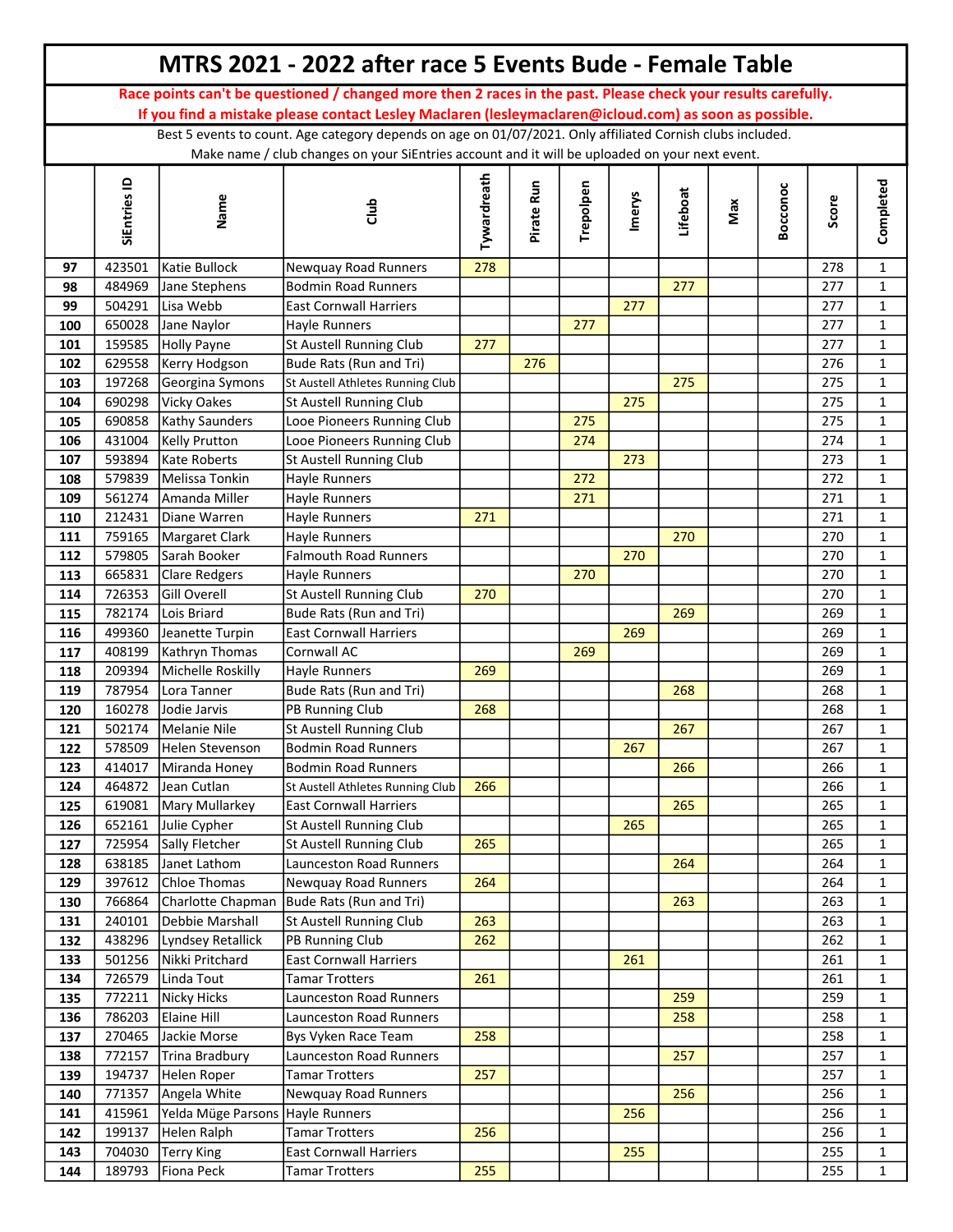| Race points can't be questioned / changed more then 2 races in the past. Please check your results carefully.<br>If you find a mistake please contact Lesley Maclaren (lesleymaclaren@icloud.com) as soon as possible.<br>Best 5 events to count. Age category depends on age on 01/07/2021. Only affiliated Cornish clubs included.<br>Make name / club changes on your SiEntries account and it will be uploaded on your next event.<br>Tywardreath<br>SiEntries ID<br>Completed<br>Pirate Run<br>Trepolpen<br>Bocconoc<br>Lifeboat<br>Imerys<br>Name<br>Score<br>Max<br>dub<br>Jennifer Burden<br>652288<br>St Austell Running Club<br>254<br>$\mathbf{1}$<br>145<br>254<br>$\mathbf{1}$<br>146<br>447110<br>254<br>254<br>Julie Toy<br><b>Carn Runners</b><br>778734<br>Launceston Road Runners<br>$\mathbf{1}$<br>147<br>Jade Jennings<br>253<br>253<br>$\mathbf 1$<br>Sharon Rundle<br>Launceston Road Runners<br>252<br>252<br>622851<br>148<br>502646<br>Kim Csehi<br>252<br>252<br>$\mathbf{1}$<br>149<br>St Austell Running Club<br>Launceston Road Runners<br>$\mathbf{1}$<br>772384<br>Sally Rowland<br>251<br>251<br>150<br>684226<br>Michelle Dunn<br>251<br>$\mathbf{1}$<br>151<br>St Austell Running Club<br>251<br>742330<br>Jackie Chapman<br>Launceston Road Runners<br>250<br>$\mathbf{1}$<br>152<br>250<br>$\mathbf{1}$<br>153<br>531490<br>Jennifer Lawson<br>Newquay Road Runners<br>250<br>250<br>Emma Edwards<br>$\mathbf{1}$<br>439323<br>Bude Rats (Run and Tri)<br>249<br>249<br>154<br>$\mathbf{1}$<br>608167<br>Amy Gates<br>St Austell Running Club<br>248<br>155<br>248<br>$\mathbf{1}$<br>689184<br>247<br>247<br>156<br><b>Ashley Gates</b><br>St Austell Running Club<br>$\mathbf 1$<br>652263<br>246<br>246<br>157<br><b>Theresa Clark</b><br><b>Hayle Runners</b><br>$\mathbf 1$<br>St Austell Running Club<br>245<br>431617<br>Samantha Ewart<br>245<br>158<br>245<br>$\mathbf{1}$<br>159<br>453507<br>Anna Seymour<br>245<br>St Austell Athletes Running Club<br>Falmouth Road Runners<br>244<br>244<br>$\mathbf{1}$<br>160<br>621651<br>Kathran Dormer<br>243<br>$\mathbf{1}$<br>229438<br>Broni Jones<br>St Austell Running Club<br>243<br>161<br>502952<br>241<br>241<br>$\mathbf 1$<br>162<br>Jennie James<br>St Austell Running Club<br>$\mathbf 1$<br>718376<br>235<br>235<br>163<br>Claire Payne<br><b>Carn Runners</b> |
|-----------------------------------------------------------------------------------------------------------------------------------------------------------------------------------------------------------------------------------------------------------------------------------------------------------------------------------------------------------------------------------------------------------------------------------------------------------------------------------------------------------------------------------------------------------------------------------------------------------------------------------------------------------------------------------------------------------------------------------------------------------------------------------------------------------------------------------------------------------------------------------------------------------------------------------------------------------------------------------------------------------------------------------------------------------------------------------------------------------------------------------------------------------------------------------------------------------------------------------------------------------------------------------------------------------------------------------------------------------------------------------------------------------------------------------------------------------------------------------------------------------------------------------------------------------------------------------------------------------------------------------------------------------------------------------------------------------------------------------------------------------------------------------------------------------------------------------------------------------------------------------------------------------------------------------------------------------------------------------------------------------------------------------------------------------------------------------------------------------------------------------------------------------------------------------------------------------------------------------------------------------------------------------------------------------------------------------------------------------------------|
|                                                                                                                                                                                                                                                                                                                                                                                                                                                                                                                                                                                                                                                                                                                                                                                                                                                                                                                                                                                                                                                                                                                                                                                                                                                                                                                                                                                                                                                                                                                                                                                                                                                                                                                                                                                                                                                                                                                                                                                                                                                                                                                                                                                                                                                                                                                                                                       |
|                                                                                                                                                                                                                                                                                                                                                                                                                                                                                                                                                                                                                                                                                                                                                                                                                                                                                                                                                                                                                                                                                                                                                                                                                                                                                                                                                                                                                                                                                                                                                                                                                                                                                                                                                                                                                                                                                                                                                                                                                                                                                                                                                                                                                                                                                                                                                                       |
|                                                                                                                                                                                                                                                                                                                                                                                                                                                                                                                                                                                                                                                                                                                                                                                                                                                                                                                                                                                                                                                                                                                                                                                                                                                                                                                                                                                                                                                                                                                                                                                                                                                                                                                                                                                                                                                                                                                                                                                                                                                                                                                                                                                                                                                                                                                                                                       |
|                                                                                                                                                                                                                                                                                                                                                                                                                                                                                                                                                                                                                                                                                                                                                                                                                                                                                                                                                                                                                                                                                                                                                                                                                                                                                                                                                                                                                                                                                                                                                                                                                                                                                                                                                                                                                                                                                                                                                                                                                                                                                                                                                                                                                                                                                                                                                                       |
|                                                                                                                                                                                                                                                                                                                                                                                                                                                                                                                                                                                                                                                                                                                                                                                                                                                                                                                                                                                                                                                                                                                                                                                                                                                                                                                                                                                                                                                                                                                                                                                                                                                                                                                                                                                                                                                                                                                                                                                                                                                                                                                                                                                                                                                                                                                                                                       |
|                                                                                                                                                                                                                                                                                                                                                                                                                                                                                                                                                                                                                                                                                                                                                                                                                                                                                                                                                                                                                                                                                                                                                                                                                                                                                                                                                                                                                                                                                                                                                                                                                                                                                                                                                                                                                                                                                                                                                                                                                                                                                                                                                                                                                                                                                                                                                                       |
|                                                                                                                                                                                                                                                                                                                                                                                                                                                                                                                                                                                                                                                                                                                                                                                                                                                                                                                                                                                                                                                                                                                                                                                                                                                                                                                                                                                                                                                                                                                                                                                                                                                                                                                                                                                                                                                                                                                                                                                                                                                                                                                                                                                                                                                                                                                                                                       |
|                                                                                                                                                                                                                                                                                                                                                                                                                                                                                                                                                                                                                                                                                                                                                                                                                                                                                                                                                                                                                                                                                                                                                                                                                                                                                                                                                                                                                                                                                                                                                                                                                                                                                                                                                                                                                                                                                                                                                                                                                                                                                                                                                                                                                                                                                                                                                                       |
|                                                                                                                                                                                                                                                                                                                                                                                                                                                                                                                                                                                                                                                                                                                                                                                                                                                                                                                                                                                                                                                                                                                                                                                                                                                                                                                                                                                                                                                                                                                                                                                                                                                                                                                                                                                                                                                                                                                                                                                                                                                                                                                                                                                                                                                                                                                                                                       |
|                                                                                                                                                                                                                                                                                                                                                                                                                                                                                                                                                                                                                                                                                                                                                                                                                                                                                                                                                                                                                                                                                                                                                                                                                                                                                                                                                                                                                                                                                                                                                                                                                                                                                                                                                                                                                                                                                                                                                                                                                                                                                                                                                                                                                                                                                                                                                                       |
|                                                                                                                                                                                                                                                                                                                                                                                                                                                                                                                                                                                                                                                                                                                                                                                                                                                                                                                                                                                                                                                                                                                                                                                                                                                                                                                                                                                                                                                                                                                                                                                                                                                                                                                                                                                                                                                                                                                                                                                                                                                                                                                                                                                                                                                                                                                                                                       |
|                                                                                                                                                                                                                                                                                                                                                                                                                                                                                                                                                                                                                                                                                                                                                                                                                                                                                                                                                                                                                                                                                                                                                                                                                                                                                                                                                                                                                                                                                                                                                                                                                                                                                                                                                                                                                                                                                                                                                                                                                                                                                                                                                                                                                                                                                                                                                                       |
|                                                                                                                                                                                                                                                                                                                                                                                                                                                                                                                                                                                                                                                                                                                                                                                                                                                                                                                                                                                                                                                                                                                                                                                                                                                                                                                                                                                                                                                                                                                                                                                                                                                                                                                                                                                                                                                                                                                                                                                                                                                                                                                                                                                                                                                                                                                                                                       |
|                                                                                                                                                                                                                                                                                                                                                                                                                                                                                                                                                                                                                                                                                                                                                                                                                                                                                                                                                                                                                                                                                                                                                                                                                                                                                                                                                                                                                                                                                                                                                                                                                                                                                                                                                                                                                                                                                                                                                                                                                                                                                                                                                                                                                                                                                                                                                                       |
|                                                                                                                                                                                                                                                                                                                                                                                                                                                                                                                                                                                                                                                                                                                                                                                                                                                                                                                                                                                                                                                                                                                                                                                                                                                                                                                                                                                                                                                                                                                                                                                                                                                                                                                                                                                                                                                                                                                                                                                                                                                                                                                                                                                                                                                                                                                                                                       |
|                                                                                                                                                                                                                                                                                                                                                                                                                                                                                                                                                                                                                                                                                                                                                                                                                                                                                                                                                                                                                                                                                                                                                                                                                                                                                                                                                                                                                                                                                                                                                                                                                                                                                                                                                                                                                                                                                                                                                                                                                                                                                                                                                                                                                                                                                                                                                                       |
|                                                                                                                                                                                                                                                                                                                                                                                                                                                                                                                                                                                                                                                                                                                                                                                                                                                                                                                                                                                                                                                                                                                                                                                                                                                                                                                                                                                                                                                                                                                                                                                                                                                                                                                                                                                                                                                                                                                                                                                                                                                                                                                                                                                                                                                                                                                                                                       |
|                                                                                                                                                                                                                                                                                                                                                                                                                                                                                                                                                                                                                                                                                                                                                                                                                                                                                                                                                                                                                                                                                                                                                                                                                                                                                                                                                                                                                                                                                                                                                                                                                                                                                                                                                                                                                                                                                                                                                                                                                                                                                                                                                                                                                                                                                                                                                                       |
|                                                                                                                                                                                                                                                                                                                                                                                                                                                                                                                                                                                                                                                                                                                                                                                                                                                                                                                                                                                                                                                                                                                                                                                                                                                                                                                                                                                                                                                                                                                                                                                                                                                                                                                                                                                                                                                                                                                                                                                                                                                                                                                                                                                                                                                                                                                                                                       |
|                                                                                                                                                                                                                                                                                                                                                                                                                                                                                                                                                                                                                                                                                                                                                                                                                                                                                                                                                                                                                                                                                                                                                                                                                                                                                                                                                                                                                                                                                                                                                                                                                                                                                                                                                                                                                                                                                                                                                                                                                                                                                                                                                                                                                                                                                                                                                                       |
|                                                                                                                                                                                                                                                                                                                                                                                                                                                                                                                                                                                                                                                                                                                                                                                                                                                                                                                                                                                                                                                                                                                                                                                                                                                                                                                                                                                                                                                                                                                                                                                                                                                                                                                                                                                                                                                                                                                                                                                                                                                                                                                                                                                                                                                                                                                                                                       |
|                                                                                                                                                                                                                                                                                                                                                                                                                                                                                                                                                                                                                                                                                                                                                                                                                                                                                                                                                                                                                                                                                                                                                                                                                                                                                                                                                                                                                                                                                                                                                                                                                                                                                                                                                                                                                                                                                                                                                                                                                                                                                                                                                                                                                                                                                                                                                                       |
|                                                                                                                                                                                                                                                                                                                                                                                                                                                                                                                                                                                                                                                                                                                                                                                                                                                                                                                                                                                                                                                                                                                                                                                                                                                                                                                                                                                                                                                                                                                                                                                                                                                                                                                                                                                                                                                                                                                                                                                                                                                                                                                                                                                                                                                                                                                                                                       |
|                                                                                                                                                                                                                                                                                                                                                                                                                                                                                                                                                                                                                                                                                                                                                                                                                                                                                                                                                                                                                                                                                                                                                                                                                                                                                                                                                                                                                                                                                                                                                                                                                                                                                                                                                                                                                                                                                                                                                                                                                                                                                                                                                                                                                                                                                                                                                                       |
| $\mathbf{1}$<br>164<br>727349<br><b>Lesley Pallett</b><br>St Austell Running Club<br>234<br>234                                                                                                                                                                                                                                                                                                                                                                                                                                                                                                                                                                                                                                                                                                                                                                                                                                                                                                                                                                                                                                                                                                                                                                                                                                                                                                                                                                                                                                                                                                                                                                                                                                                                                                                                                                                                                                                                                                                                                                                                                                                                                                                                                                                                                                                                       |
| 232<br>$\mathbf{1}$<br>716698<br>Sarah Howard<br>Cornwall AC<br>232<br>165                                                                                                                                                                                                                                                                                                                                                                                                                                                                                                                                                                                                                                                                                                                                                                                                                                                                                                                                                                                                                                                                                                                                                                                                                                                                                                                                                                                                                                                                                                                                                                                                                                                                                                                                                                                                                                                                                                                                                                                                                                                                                                                                                                                                                                                                                            |
| $\mathbf{1}$<br>166<br>516080<br>Looe Pioneers Running Club<br>230<br>230<br>Julie Gregory                                                                                                                                                                                                                                                                                                                                                                                                                                                                                                                                                                                                                                                                                                                                                                                                                                                                                                                                                                                                                                                                                                                                                                                                                                                                                                                                                                                                                                                                                                                                                                                                                                                                                                                                                                                                                                                                                                                                                                                                                                                                                                                                                                                                                                                                            |
| 716599<br>Jay Wagstaff<br>229<br>229<br>$\mathbf{1}$<br>167<br>Looe Pioneers Running Club                                                                                                                                                                                                                                                                                                                                                                                                                                                                                                                                                                                                                                                                                                                                                                                                                                                                                                                                                                                                                                                                                                                                                                                                                                                                                                                                                                                                                                                                                                                                                                                                                                                                                                                                                                                                                                                                                                                                                                                                                                                                                                                                                                                                                                                                             |
| $\mathbf 1$<br>665740<br>Donna Dark<br>Hayle Runners<br>227<br>168<br>227                                                                                                                                                                                                                                                                                                                                                                                                                                                                                                                                                                                                                                                                                                                                                                                                                                                                                                                                                                                                                                                                                                                                                                                                                                                                                                                                                                                                                                                                                                                                                                                                                                                                                                                                                                                                                                                                                                                                                                                                                                                                                                                                                                                                                                                                                             |
| $\mathbf{1}$<br>169<br>573279<br>Sue Coates<br>Bys Vyken Race Team<br>226<br>226                                                                                                                                                                                                                                                                                                                                                                                                                                                                                                                                                                                                                                                                                                                                                                                                                                                                                                                                                                                                                                                                                                                                                                                                                                                                                                                                                                                                                                                                                                                                                                                                                                                                                                                                                                                                                                                                                                                                                                                                                                                                                                                                                                                                                                                                                      |
| 225<br>$\mathbf{1}$<br>170<br>654986<br>Sharon Peake<br>225<br>Bodmin Women's Running Club                                                                                                                                                                                                                                                                                                                                                                                                                                                                                                                                                                                                                                                                                                                                                                                                                                                                                                                                                                                                                                                                                                                                                                                                                                                                                                                                                                                                                                                                                                                                                                                                                                                                                                                                                                                                                                                                                                                                                                                                                                                                                                                                                                                                                                                                            |
| 716679<br>224<br>$\mathbf{1}$<br>171<br>Michele Baker-Caton Bodmin Women's Running Club<br>224                                                                                                                                                                                                                                                                                                                                                                                                                                                                                                                                                                                                                                                                                                                                                                                                                                                                                                                                                                                                                                                                                                                                                                                                                                                                                                                                                                                                                                                                                                                                                                                                                                                                                                                                                                                                                                                                                                                                                                                                                                                                                                                                                                                                                                                                        |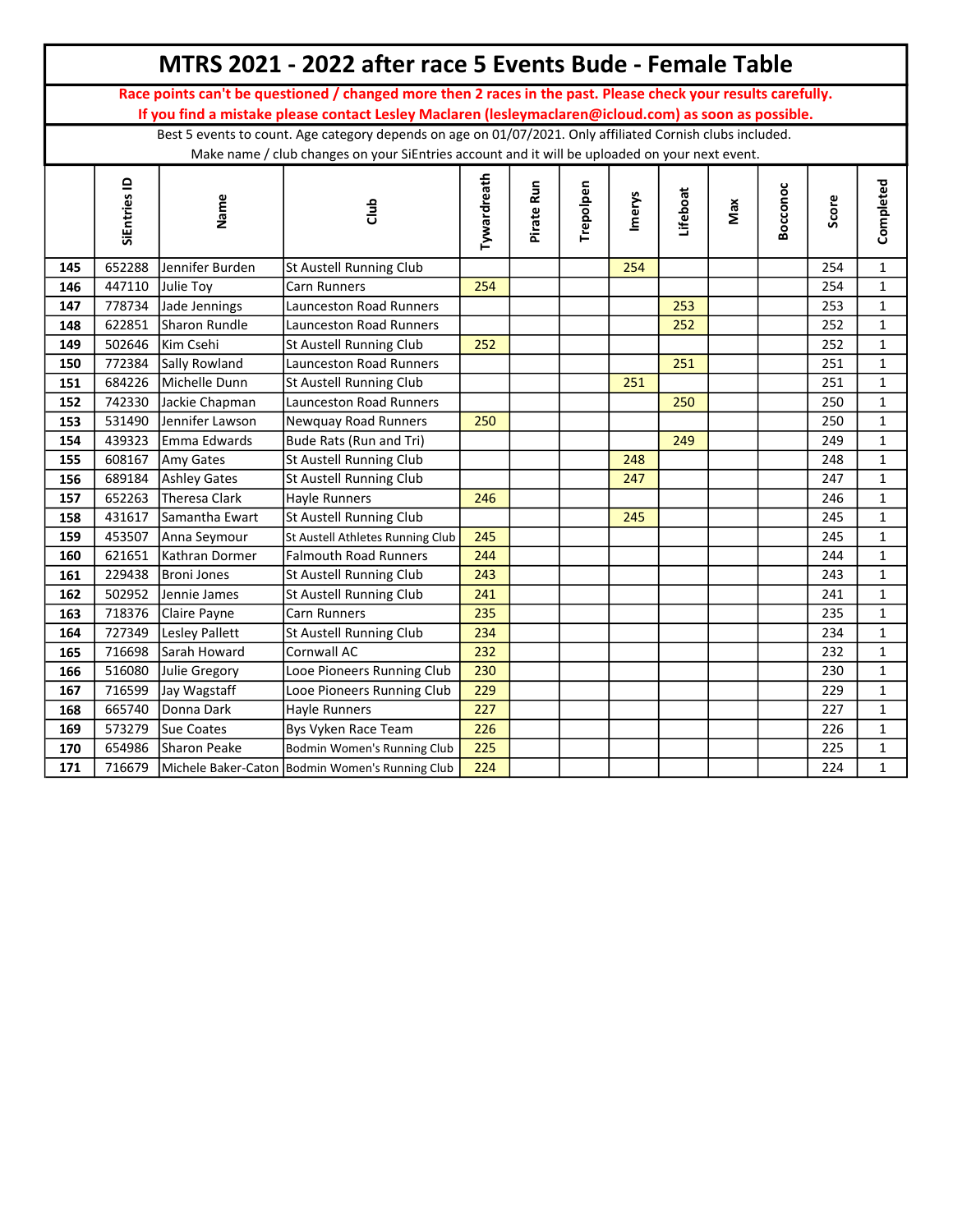|                          |                  |                                 | MTRS 2021 - 2022 after race 5 Events Bude - Male Table                                                        |             |            |           |            |            |     |          |            |                               |
|--------------------------|------------------|---------------------------------|---------------------------------------------------------------------------------------------------------------|-------------|------------|-----------|------------|------------|-----|----------|------------|-------------------------------|
|                          |                  |                                 | Race points can't be questioned / changed more then 2 races in the past. Please check your results carefully. |             |            |           |            |            |     |          |            |                               |
|                          |                  |                                 | If you find a mistake please contact Lesley Maclaren (lesleymaclaren@icloud.com) as soon as possible.         |             |            |           |            |            |     |          |            |                               |
|                          |                  |                                 | Best 5 events to count. Age category depends on age on 01/07/2021. Only affiliated Cornish clubs included.    |             |            |           |            |            |     |          |            |                               |
|                          |                  |                                 | Make name / club changes on your SiEntries account and it will be uploaded on your next event.                |             |            |           |            |            |     |          |            |                               |
|                          | SiEntries ID     | Name                            | dub                                                                                                           | Tywardreath | Pirate Run | Trepolpen | Imerys     | Lifeboat   | Max | Bocconoc | Score      | Completed                     |
| 1                        | 716751           | Jon Eldon                       | Hayle Runners                                                                                                 | 267         | 296        | 287       | 281        | 285        |     |          | 1416       | 5                             |
| $\mathbf{2}$             | 308760           | Peter Allen                     | Newquay Road Runners                                                                                          | 253         | 289        | 281       | 272        | 271        |     |          | 1366       | 5                             |
| 3                        | 450571           | <b>Robert Willcocks</b>         | <b>Falmouth Road Runners</b>                                                                                  | 222         | 283        | 269       | 244        | 247        |     |          | 1265       | $\overline{5}$                |
| 4                        | 338186           | Adrian Bolt                     | <b>Truro Running Club</b>                                                                                     | 212         | 279        | 265       | 243        | 236        |     |          | 1235       | 5                             |
| 5                        | 365898           | Andrew Key                      | Carn Runners                                                                                                  | 282         | 299        |           | 292        | 291        |     |          | 1164       | $\overline{4}$                |
| 6                        | 472929           | Andy Davis                      | Bude Rats (Run and Tri)                                                                                       | 277         | 297        |           | 294        | 294        |     |          | 1162       | 4                             |
| $\overline{\phantom{a}}$ | 209056           | <b>Colin Bathe</b>              | <b>Truro Running Club</b>                                                                                     | 271         |            | 286       | 283        | 284        |     |          | 1124       | 4                             |
| 8                        | 634212           | Gregory May                     | <b>Carn Runners</b>                                                                                           | 240         |            | 280       | 263        | 268        |     |          | 1051       | 4                             |
| 9                        | 274470           | lan Ringer                      | <b>Bodmin Road Runners</b>                                                                                    | 218         | 282        | 267       |            | 245        |     |          | 1012       | 4                             |
| 10                       | 350003           | John Tilley                     | <b>Bodmin Road Runners</b>                                                                                    | 217         | 281        | 266       |            | 244        |     |          | 1008       | 4                             |
| 11                       | 501552           | Alex Marples                    | <b>Truro Running Club</b>                                                                                     |             |            | 299       | 298        | 300        |     |          | 897        | 3                             |
| 12                       | 727361           | Liam Gallantry                  | <b>East Cornwall Harriers</b>                                                                                 | 292         |            | 296       |            | 298        |     |          | 886        | 3                             |
| 13                       | 359030           | Robert Chirgwin                 | Truro Running Club                                                                                            |             |            | 295       | 295        | 295        |     |          | 885        | 3<br>3                        |
| 14                       | 215095<br>498588 | James Youlden<br>Mike Dowrick   | St Austell Running Club<br>Cornwall AC                                                                        | 288         |            | 290       | 291<br>286 | 297<br>288 |     |          | 876<br>864 | $\mathbf{3}$                  |
| 15<br>16                 | 309275           | <b>Ben Harding</b>              | <b>East Cornwall Harriers</b>                                                                                 |             |            | 293       | 284        | 283        |     |          | 860        | $\mathbf{3}$                  |
| 17                       | 283244           | Mike Gilbert                    | <b>Launceston Road Runners</b>                                                                                |             | 294        |           | 267        | 277        |     |          | 838        | 3                             |
| 18                       | 366792           | Nigel Reddicliffe               | Launceston Road Runners                                                                                       |             | 293        |           | 269        | 276        |     |          | 838        | 3                             |
| 19                       | 315573           | Iain Walker                     | <b>St Austell Running Club</b>                                                                                |             |            | 285       | 270        | 278        |     |          | 833        | 3                             |
| 20                       | 435179           | <b>Stuart Colwill</b>           | Bude Rats (Run and Tri)                                                                                       | 260         | 288        |           |            | 267        |     |          | 815        | 3                             |
| 21                       | 272316           | Donal Breen                     | <b>Truro Running Club</b>                                                                                     |             |            | 272       | 264        | 274        |     |          | 810        | $\overline{3}$                |
| 22                       | 145005           | Andrew Ferguson                 | <b>Truro Running Club</b>                                                                                     | 257         |            | 277       | 265        |            |     |          | 799        | 3                             |
| 23                       | 631285           | Des Evans                       | Newquay Road Runners                                                                                          |             | 280        |           | 247        | 251        |     |          | 778        | $\mathsf 3$                   |
| 24                       | 511579           | Grahame Mace                    | Looe Pioneers Running Club                                                                                    | 241         |            | 279       | 258        |            |     |          | 778        | $\mathbf{3}$                  |
| 25                       | 505729           | Dave Pickard                    | <b>Launceston Road Runners</b>                                                                                |             |            | 271       | 251        | 249        |     |          | 771        | 3                             |
| 26                       | 285345           | Steve Tregidgo                  | St Austell Running Club                                                                                       |             |            | 270       | 245        | 246        |     |          | 761        | 3                             |
| 27                       | 454479           | Antony Jarvis                   | PB Running Club                                                                                               |             | 300        |           |            | 293        |     |          | 593        | $\mathbf 2$                   |
| 28                       | 691616           | Tom Brunet-Chugg                | St Austell Running Club                                                                                       | 295         |            |           | 297        |            |     |          | 592        | $\overline{2}$                |
| 29                       | 248258           | Adrian Ball                     | Cornwall AC                                                                                                   | 286         |            | 297       |            |            |     |          | 583        | $\overline{2}$                |
| 30                       | 421010           | Michael Rooney                  | <b>Truro Running Club</b>                                                                                     |             |            |           | 289        | 292        |     |          | 581        | $\overline{2}$                |
| 31                       | 205932           | Dave Cudby                      | <b>Truro Running Club</b>                                                                                     |             |            | 276       | 293        |            |     |          | 569        | $\overline{2}$                |
| 32                       | 215086           | Robin Watson                    | <b>Falmouth Road Runners</b>                                                                                  | 272         |            | 292       |            |            |     |          | 564        | $\overline{2}$                |
| 33                       | 747780           | Chris Chirgwin                  | <b>Truro Running Club</b>                                                                                     |             |            |           | 276        | 275        |     |          | 551        | $\mathbf 2$                   |
| 34                       | 623694           | James Rooney                    | Bude Rats (Run and Tri)                                                                                       |             | 285        |           |            | 257        |     |          | 542        | $\overline{2}$                |
| 35                       | 216330           | Darren Squire                   | St Austell Athletes Running Club                                                                              | 265         |            |           | 277        |            |     |          | 542        | $\overline{2}$                |
| 36                       | 558623           | Marty Barnfield                 | Bodmin Road Runners                                                                                           |             |            |           | 266        | 270        |     |          | 536        | $\overline{2}$                |
| 37                       | 533489           | Trevor Lee                      | <b>Truro Running Club</b>                                                                                     |             | 286        |           | 249        |            |     |          | 535        | $\overline{2}$                |
| 38                       | 303051           | David Wilcox                    | <b>Truro Running Club</b>                                                                                     | 261         |            | 274       |            |            |     |          | 535        | $\overline{2}$                |
| 39                       | 729331           | Ryan Marks                      | PB Running Club                                                                                               | 252         |            |           | 273        |            |     |          | 525        | $\overline{2}$                |
| 40                       | 741008           | James Danks                     | <b>Falmouth Road Runners</b>                                                                                  |             |            | 268       |            | 248        |     |          | 516        | $\overline{2}$                |
| 41                       | 527316           | Nigel Grant                     | Bude Rats (Run and Tri)                                                                                       | 249         |            |           |            | 263        |     |          | 512        | $\overline{2}$                |
| 42                       | 684603           | Mark Bennetts                   | St Austell Athletes Running Club                                                                              | 242         |            |           | 262        |            |     |          | 504        | $\overline{2}$                |
| 43                       | 7111             | Stephen Hutchinson              | Bude Rats (Run and Tri)                                                                                       | 230         |            |           | 259        |            |     |          | 489        | $\overline{2}$                |
| 44                       | 667674           | Pete Higham                     | <b>Falmouth Road Runners</b>                                                                                  | 226         |            |           | 250        |            |     |          | 476        | $\overline{2}$                |
| 45                       | 193851           | <b>Roy Newton</b>               | <b>Falmouth Road Runners</b>                                                                                  | 216         |            |           |            | 241        |     |          | 457        | $\overline{2}$                |
| 46<br>47                 | 659414<br>475986 | Robert Bolitho<br>David Garrard | Hayle Runners<br><b>Falmouth Road Runners</b>                                                                 | 214         |            |           |            | 242<br>237 |     |          | 456<br>448 | $\overline{2}$<br>$\mathbf 2$ |
| 48                       | 724134           | Steve Reynolds                  | <b>Truro Running Club</b>                                                                                     | 211         |            |           | 300        |            |     |          | 300        | $\mathbf{1}$                  |
|                          |                  |                                 |                                                                                                               |             |            |           |            |            |     |          |            |                               |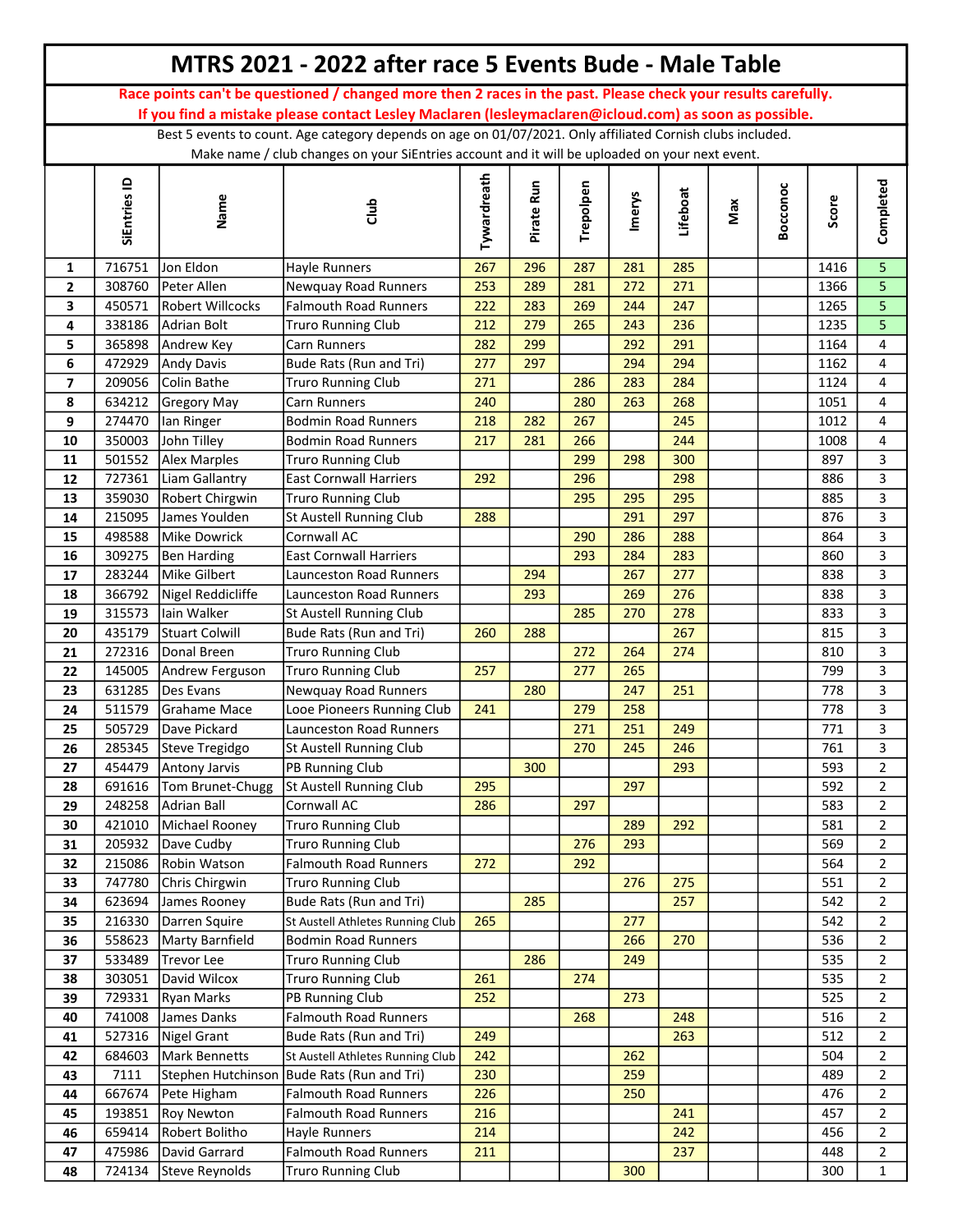|    |              |                                      | MTRS 2021 - 2022 after race 5 Events Bude - Male Table                                                        |             |            |           |               |          |     |          |       |              |
|----|--------------|--------------------------------------|---------------------------------------------------------------------------------------------------------------|-------------|------------|-----------|---------------|----------|-----|----------|-------|--------------|
|    |              |                                      | Race points can't be questioned / changed more then 2 races in the past. Please check your results carefully. |             |            |           |               |          |     |          |       |              |
|    |              |                                      | If you find a mistake please contact Lesley Maclaren (lesleymaclaren@icloud.com) as soon as possible.         |             |            |           |               |          |     |          |       |              |
|    |              |                                      | Best 5 events to count. Age category depends on age on 01/07/2021. Only affiliated Cornish clubs included.    |             |            |           |               |          |     |          |       |              |
|    |              |                                      | Make name / club changes on your SiEntries account and it will be uploaded on your next event.                |             |            |           |               |          |     |          |       |              |
|    | SiEntries ID | Name                                 | dub                                                                                                           | Tywardreath | Pirate Run | Trepolpen | <b>Imerys</b> | Lifeboat | Max | Bocconoc | Score | Completed    |
| 49 | 711779       | Tim van Berkel                       | <b>Truro Running Club</b>                                                                                     |             |            | 300       |               |          |     |          | 300   | $\mathbf{1}$ |
| 50 | 728269       | Darren Orchard                       | PB Running Club                                                                                               | 300         |            |           |               |          |     |          | 300   | $\mathbf{1}$ |
| 51 | 200128       | Jamie Masters                        | St Austell Running Club                                                                                       |             |            |           |               | 299      |     |          | 299   | $\mathbf{1}$ |
| 52 | 581681       | David Tregonning                     | PB Running Club                                                                                               |             |            |           | 299           |          |     |          | 299   | $\mathbf{1}$ |
| 53 | 214831       | Tom Howell                           | Mile High                                                                                                     | 299         |            |           |               |          |     |          | 299   | $\mathbf{1}$ |
| 54 | 494222       | Dave Hannah                          | <b>East Cornwall Harriers</b>                                                                                 |             |            | 298       |               |          |     |          | 298   | $\mathbf{1}$ |
| 55 | 722381       | Jago Bayley                          | <b>Truro Running Club</b>                                                                                     |             | 298        |           |               |          |     |          | 298   | $\mathbf{1}$ |
| 56 | 367740       | James Lee Brydon                     | PB Running Club                                                                                               | 298         |            |           |               |          |     |          | 298   | $\mathbf{1}$ |
| 57 | 208656       | Jonny Colaco                         | <b>Newquay Road Runners</b>                                                                                   | 297         |            |           |               |          |     |          | 297   | $\mathbf{1}$ |
| 58 | 792409       | Lewis Stritch                        | Launceston Road Runners                                                                                       |             |            |           |               | 296      |     |          | 296   | $\mathbf{1}$ |
| 59 | 435484       | Andrew Martin                        | Mile High                                                                                                     |             |            |           | 296           |          |     |          | 296   | $\mathbf{1}$ |
| 60 | 209372       | Simon Williams                       | Newquay & Par AC                                                                                              | 296         |            |           |               |          |     |          | 296   | $\mathbf{1}$ |
| 61 | 215296       | Steve Baker                          | <b>Tamar Trotters</b>                                                                                         |             | 295        |           |               |          |     |          | 295   | $\mathbf{1}$ |
| 62 | 107942       | James Turner                         | <b>Truro Running Club</b>                                                                                     |             |            | 294       |               |          |     |          | 294   | $\mathbf{1}$ |
| 63 | 725799       | Charles Buscombe                     | Newquay Road Runners                                                                                          | 294         |            |           |               |          |     |          | 294   | $\mathbf{1}$ |
| 64 | 623453       | Darren Roose                         | Newquay Road Runners                                                                                          | 293         |            |           |               |          |     |          | 293   | $\mathbf{1}$ |
| 65 | 420966       | Mike Tunney                          | Bude Rats (Run and Tri)                                                                                       |             | 292        |           |               |          |     |          | 292   | $\mathbf{1}$ |
| 66 | 382036       | Richard Chynoweth Truro Running Club |                                                                                                               |             |            | 291       |               |          |     |          | 291   | $\mathbf{1}$ |
| 67 | 670739       | Paul Diffey                          | Bude Rats (Run and Tri)                                                                                       |             | 291        |           |               |          |     |          | 291   | $\mathbf{1}$ |
| 68 | 581575       | Dan Howes                            | PB Running Club                                                                                               | 291         |            |           |               |          |     |          | 291   | $\mathbf{1}$ |
| 69 | 756482       | Jordan Frapwell                      | Newquay Road Runners                                                                                          |             |            |           |               | 290      |     |          | 290   | $\mathbf{1}$ |
| 70 | 159593       | Gary Richards                        | Cornwall AC                                                                                                   |             |            |           | 290           |          |     |          | 290   | $\mathbf{1}$ |
| 71 | 573951       | Kelvin Moyse                         | Bude Rats (Run and Tri)                                                                                       |             | 290        |           |               |          |     |          | 290   | $\mathbf{1}$ |
| 72 | 446463       | Mark Knight                          | Newquay & Par AC                                                                                              | 290         |            |           |               |          |     |          | 290   | $\mathbf{1}$ |
| 73 | 476839       | Jeremy Brown                         | Bude Rats (Run and Tri)                                                                                       |             |            |           |               | 289      |     |          | 289   | $\mathbf{1}$ |
| 74 | 748270       | lan Temple                           | <b>Bodmin Road Runners</b>                                                                                    |             |            | 289       |               |          |     |          | 289   | 1            |
| 75 | 358924       | Mark Deacon                          | Looe Pioneers Running Club                                                                                    | 289         |            |           |               |          |     |          | 289   | $\mathbf{1}$ |
| 76 | 682882       | <b>Rob Standing</b>                  | <b>Truro Running Club</b>                                                                                     |             |            |           | 288           |          |     |          | 288   | $\mathbf{1}$ |
| 77 | 639044       | Matt Davies                          | <b>East Cornwall Harriers</b>                                                                                 |             |            | 288       |               |          |     |          | 288   | $\mathbf{1}$ |
| 78 | 724187       | Ralph Graves                         | <b>Truro Running Club</b>                                                                                     |             |            |           |               | 287      |     |          | 287   | $\mathbf{1}$ |
| 79 | 579589       | Mark Gilbert                         | Newquay Road Runners                                                                                          |             |            |           | 287           |          |     |          | 287   | $\mathbf{1}$ |
| 80 | 735830       | Crispin Brabner                      | <b>Tamar Trotters</b>                                                                                         |             | 287        |           |               |          |     |          | 287   | $\mathbf{1}$ |
| 81 | 716585       | Paul Johnson                         | St Austell Running Club                                                                                       | 287         |            |           |               |          |     |          | 287   | $\mathbf{1}$ |
| 82 | 449918       | Andrew Blizzard                      | <b>Truro Running Club</b>                                                                                     |             |            |           |               | 286      |     |          | 286   | $\mathbf 1$  |
| 83 | 471881       | Steven Brown                         | <b>Falmouth Road Runners</b>                                                                                  |             |            |           | 285           |          |     |          | 285   | $\mathbf 1$  |
| 84 | 383884       | Chris Madeley                        | <b>Bodmin Road Runners</b>                                                                                    | 285         |            |           |               |          |     |          | 285   | $\mathbf{1}$ |
| 85 | 657568       | Andrew James                         | Hayle Runners                                                                                                 |             |            | 284       |               |          |     |          | 284   | $\mathbf{1}$ |
| 86 | 218618       | Nick Cleaver                         | Bude Rats (Run and Tri)                                                                                       |             | 284        |           |               |          |     |          | 284   | $\mathbf{1}$ |
| 87 | 712790       | Charlie Mitchell                     | <b>Falmouth Road Runners</b>                                                                                  | 284         |            |           |               |          |     |          | 284   | $\mathbf{1}$ |
| 88 | 315450       | David Philp                          | <b>East Cornwall Harriers</b>                                                                                 |             |            | 283       |               |          |     |          | 283   | $\mathbf{1}$ |
| 89 | 716532       | Morgan Squire                        | Newquay & Par AC                                                                                              | 283         |            |           |               |          |     |          | 283   | $\mathbf{1}$ |
| 90 | 675675       | Carl Murphy                          | Mile High                                                                                                     |             |            |           |               | 282      |     |          | 282   | $\mathbf 1$  |
| 91 | 688769       | Liam O'Neill                         | Hayle Runners                                                                                                 |             |            |           | 282           |          |     |          | 282   | $\mathbf{1}$ |
| 92 | 614302       | Chris Parker                         | <b>Falmouth Road Runners</b>                                                                                  |             |            | 282       |               |          |     |          | 282   | $\mathbf{1}$ |
| 93 | 260352       | Ian Gronwalt                         | PB Running Club                                                                                               |             |            |           |               | 281      |     |          | 281   | $\mathbf{1}$ |
| 94 | 367296       | Richard Hosken                       | St Austell Athletes Running Club                                                                              | 281         |            |           |               |          |     |          | 281   | $\mathbf{1}$ |
| 95 | 545360       | Neil Helson                          | St Austell Athletes Running Club                                                                              |             |            |           |               | 280      |     |          | 280   | $\mathbf{1}$ |
| 96 | 381794       | Malcolm Roberts                      | St Austell Running Club                                                                                       |             |            |           | 280           |          |     |          | 280   | $\mathbf{1}$ |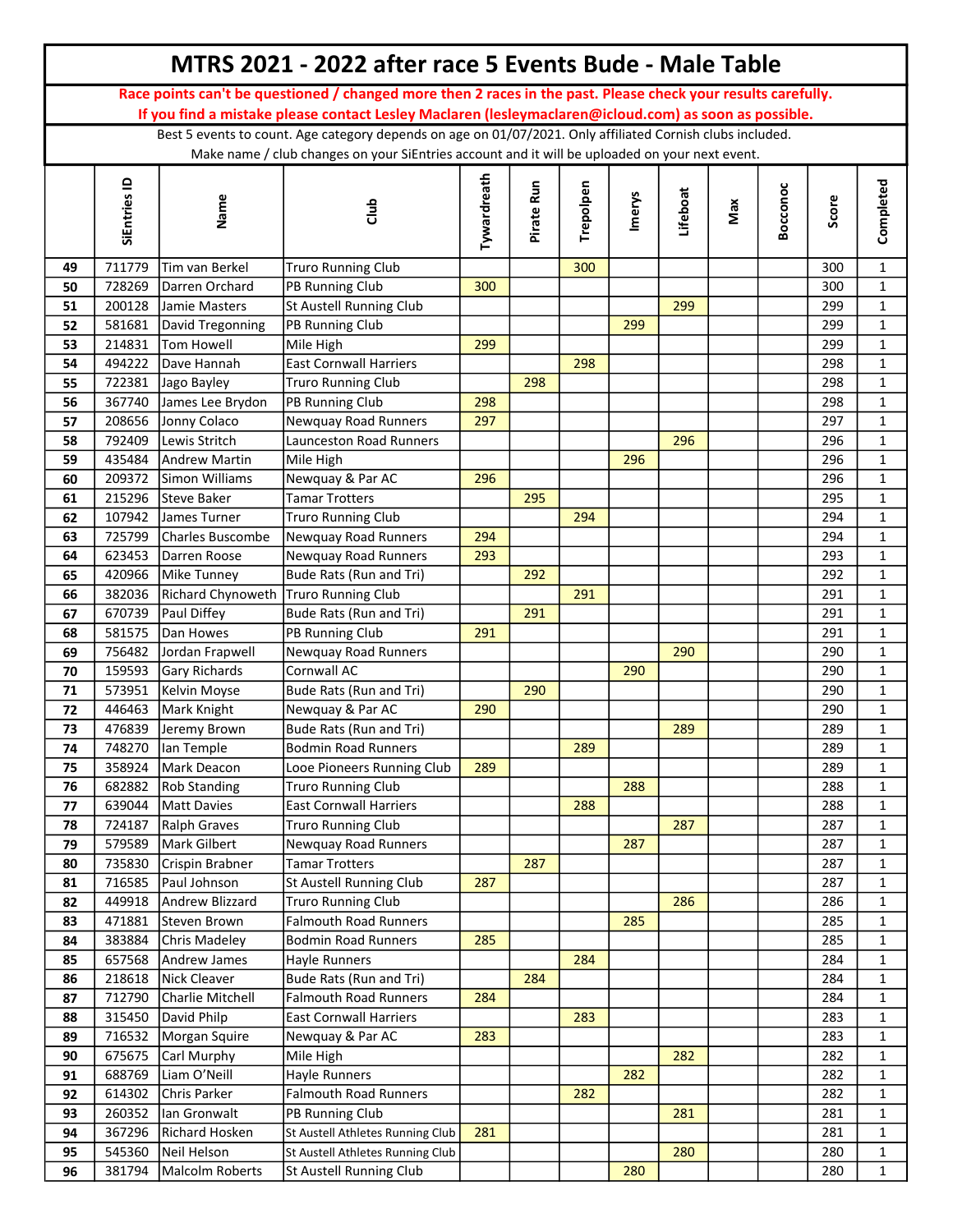|            |                  |                            | MTRS 2021 - 2022 after race 5 Events Bude - Male Table                                                        |             |            |           |               |          |     |          |            |                              |
|------------|------------------|----------------------------|---------------------------------------------------------------------------------------------------------------|-------------|------------|-----------|---------------|----------|-----|----------|------------|------------------------------|
|            |                  |                            | Race points can't be questioned / changed more then 2 races in the past. Please check your results carefully. |             |            |           |               |          |     |          |            |                              |
|            |                  |                            | If you find a mistake please contact Lesley Maclaren (lesleymaclaren@icloud.com) as soon as possible.         |             |            |           |               |          |     |          |            |                              |
|            |                  |                            | Best 5 events to count. Age category depends on age on 01/07/2021. Only affiliated Cornish clubs included.    |             |            |           |               |          |     |          |            |                              |
|            |                  |                            | Make name / club changes on your SiEntries account and it will be uploaded on your next event.                |             |            |           |               |          |     |          |            |                              |
|            | SiEntries ID     | Name                       | dub                                                                                                           | Tywardreath | Pirate Run | Trepolpen | <b>Imerys</b> | Lifeboat | Max | Bocconoc | Score      | Completed                    |
| 97         | 726626           | Neil Carter                | Newquay Road Runners                                                                                          | 280         |            |           |               |          |     |          | 280        | $\mathbf{1}$                 |
| 98         | 618474           | Craig Harper               | Bude Rats (Run and Tri)                                                                                       |             |            |           |               | 279      |     |          | 279        | $\mathbf{1}$                 |
| 99         | 772582           | <b>Thomas Halton</b>       | St Austell Running Club                                                                                       |             |            |           | 279           |          |     |          | 279        | $\mathbf{1}$                 |
| 100        | 555109           | Dale Staff                 | Looe Pioneers Running Club                                                                                    | 279         |            |           |               |          |     |          | 279        | $\mathbf{1}$                 |
| 101        | 657978           | Andy Stallard              | <b>Truro Running Club</b>                                                                                     |             |            |           | 278           |          |     |          | 278        | $\mathbf{1}$                 |
| 102        | 359133           | Peter McAughey             | <b>Launceston Road Runners</b>                                                                                |             |            | 278       |               |          |     |          | 278        | $\mathbf{1}$                 |
| 103        | 571278           |                            | Mathew Henderson St Austell Running Club                                                                      | 276         |            |           |               |          |     |          | 276        | $\mathbf{1}$                 |
| 104        | 465485           | Jason Bayly                | Newquay Road Runners                                                                                          |             |            |           | 275           |          |     |          | 275        | $\mathbf{1}$                 |
| 105        | 198135           | Thomas Moore               | <b>Truro Running Club</b>                                                                                     |             |            | 275       |               |          |     |          | 275        | $\mathbf{1}$                 |
| 106        | 533207           | David Harley               | St Austell Running Club                                                                                       | 275         |            |           |               |          |     |          | 275        | $\mathbf{1}$                 |
| 107        | 688699           | Pete Walker                | <b>Truro Running Club</b>                                                                                     |             |            |           | 274           |          |     |          | 274        | $\mathbf{1}$                 |
| 108        | 542516           | <b>Oliver Pool</b>         | <b>Truro Running Club</b>                                                                                     | 274         |            |           |               |          |     |          | 274        | $\mathbf{1}$                 |
| 109        | 718299           | Jonathan Berridge          | <b>Truro Running Club</b>                                                                                     |             |            |           |               | 273      |     |          | 273        | $\mathbf{1}$                 |
| 110        | 183240           | Andrew Sims                | <b>East Cornwall Harriers</b>                                                                                 |             |            | 273       |               |          |     |          | 273        | $\mathbf{1}$                 |
| 111        | 514188           | James Davies               | <b>Truro Running Club</b>                                                                                     | 273         |            |           |               |          |     |          | 273        | $\mathbf{1}$                 |
| 112        | 771633           | Benjamin Jarram            | <b>Launceston Road Runners</b>                                                                                |             |            |           |               | 272      |     |          | 272        | $\mathbf{1}$                 |
| 113        | 667145           | Marc Bayly                 | Newquay Road Runners                                                                                          |             |            |           | 271           |          |     |          | 271        | $\mathbf{1}$                 |
| 114        | 784604           | Andy Cloke                 | Bude Rats (Run and Tri)                                                                                       |             |            |           |               | 269      |     |          | 269        | $\mathbf{1}$                 |
| 115        | 633096           | Clive Finnimore            | Looe Pioneers Running Club                                                                                    | 269         |            |           |               |          |     |          | 269        | $\mathbf{1}$                 |
| 116        | 459730           | <b>Martin Penney</b>       | Bys Vyken Race Team                                                                                           |             |            |           | 268           |          |     |          | 268        | $\mathbf{1}$                 |
| 117        | 727254           | Luke Hopper                | Newquay & Par AC                                                                                              | 268         |            |           |               |          |     |          | 268        | $\mathbf{1}$                 |
| 118        | 603684           | John Sudell                | <b>East Cornwall Harriers</b>                                                                                 |             |            |           |               | 266      |     |          | 266        | $\mathbf{1}$                 |
| 119<br>120 | 471808<br>788727 | Mark Sweeney<br>lan Crowle | St Austell Running Club<br>East Cornwall Harriers                                                             | 266         |            |           |               | 265      |     |          | 266<br>265 | $\mathbf{1}$<br>$\mathbf{1}$ |
| 121        | 775389           | Adam Paynter               | Launceston Road Runners                                                                                       |             |            |           |               | 264      |     |          | 264        | $\mathbf{1}$                 |
| 122        | 587548           | Ross Buscombe              | St Austell Running Club                                                                                       | 264         |            |           |               |          |     |          | 264        | 1                            |
| 123        | 729192           | Jake Freeland              | Hayle Runners                                                                                                 | 263         |            |           |               |          |     |          | 263        | $\mathbf{1}$                 |
| 124        | 787306           | David Parish               | Launceston Road Runners                                                                                       |             |            |           |               | 262      |     |          | 262        | $\mathbf{1}$                 |
| 125        | 355794           | Steven Lee                 | St Austell Athletes Running Club                                                                              | 262         |            |           |               |          |     |          | 262        | $\mathbf{1}$                 |
| 126        | 622914           | <b>Wayne Rundle</b>        | Launceston Road Runners                                                                                       |             |            |           |               | 261      |     |          | 261        | $\mathbf{1}$                 |
| 127        | 392337           | Matt Phillips              | St Austell Running Club                                                                                       |             |            |           | 261           |          |     |          | 261        | $\mathbf{1}$                 |
| 128        | 283686           | Nick Harrison              | Launceston Road Runners                                                                                       |             |            |           |               | 260      |     |          | 260        | $\mathbf{1}$                 |
| 129        | 784384           | Peter Brocklehurst         | St Austell Athletes Running Club                                                                              |             |            |           | 260           |          |     |          | 260        | $\mathbf{1}$                 |
| 130        | 478572           | Stuart Lockyer             | Bude Rats (Run and Tri)                                                                                       |             |            |           |               | 259      |     |          | 259        | $\mathbf 1$                  |
| 131        | 283155           | Lee Williams               | St Austell Athletes Running Club                                                                              | 259         |            |           |               |          |     |          | 259        | $\mathbf 1$                  |
| 132        | 723213           | Nigel Gardiner             | Bude Rats (Run and Tri)                                                                                       |             |            |           |               | 258      |     |          | 258        | $\mathbf 1$                  |
| 133        | 470028           | Paul Trudgeon              | St Austell Athletes Running Club                                                                              | 258         |            |           |               |          |     |          | 258        | $\mathbf{1}$                 |
| 134        | 354636           | Craig Vaughnley            | <b>East Cornwall Harriers</b>                                                                                 |             |            |           | 257           |          |     |          | 257        | $\mathbf{1}$                 |
| 135        | 445308           | Ben Rogers                 | Bude Rats (Run and Tri)                                                                                       |             |            |           |               | 256      |     |          | 256        | $\mathbf{1}$                 |
| 136        | 435811           | Shane Meehan               | St Austell Athletes Running Club                                                                              |             |            |           | 256           |          |     |          | 256        | $\mathbf 1$                  |
| 137        | 344993           | Barry Osborne              | PB Running Club                                                                                               | 256         |            |           |               |          |     |          | 256        | $\mathbf{1}$                 |
| 138        | 704097           | John Horton                | Newquay & Par AC                                                                                              |             |            |           |               | 255      |     |          | 255        | $\mathbf{1}$                 |
| 139        | 574810           | Mark Tregenza              | St Austell Running Club                                                                                       |             |            |           | 255           |          |     |          | 255        | $\mathbf 1$                  |
| 140        | 283380           | Ross Lawry                 | St Austell Running Club                                                                                       | 255         |            |           |               |          |     |          | 255        | $\mathbf{1}$                 |
| 141        | 425427           | Nick Page                  | <b>East Cornwall Harriers</b>                                                                                 |             |            |           |               | 254      |     |          | 254        | $\mathbf{1}$                 |
| 142        | 784708           | Stephen Hill               | St Austell Running Club                                                                                       |             |            |           | 254           |          |     |          | 254        | $\mathbf{1}$                 |
| 143        | 516973           | Paul Allan                 | Hayle Runners                                                                                                 | 254         |            |           |               |          |     |          | 254        | $\mathbf{1}$                 |
| 144        | 417090           | Mike Bawden                | Carn Runners                                                                                                  |             |            |           |               | 253      |     |          | 253        | $\mathbf{1}$                 |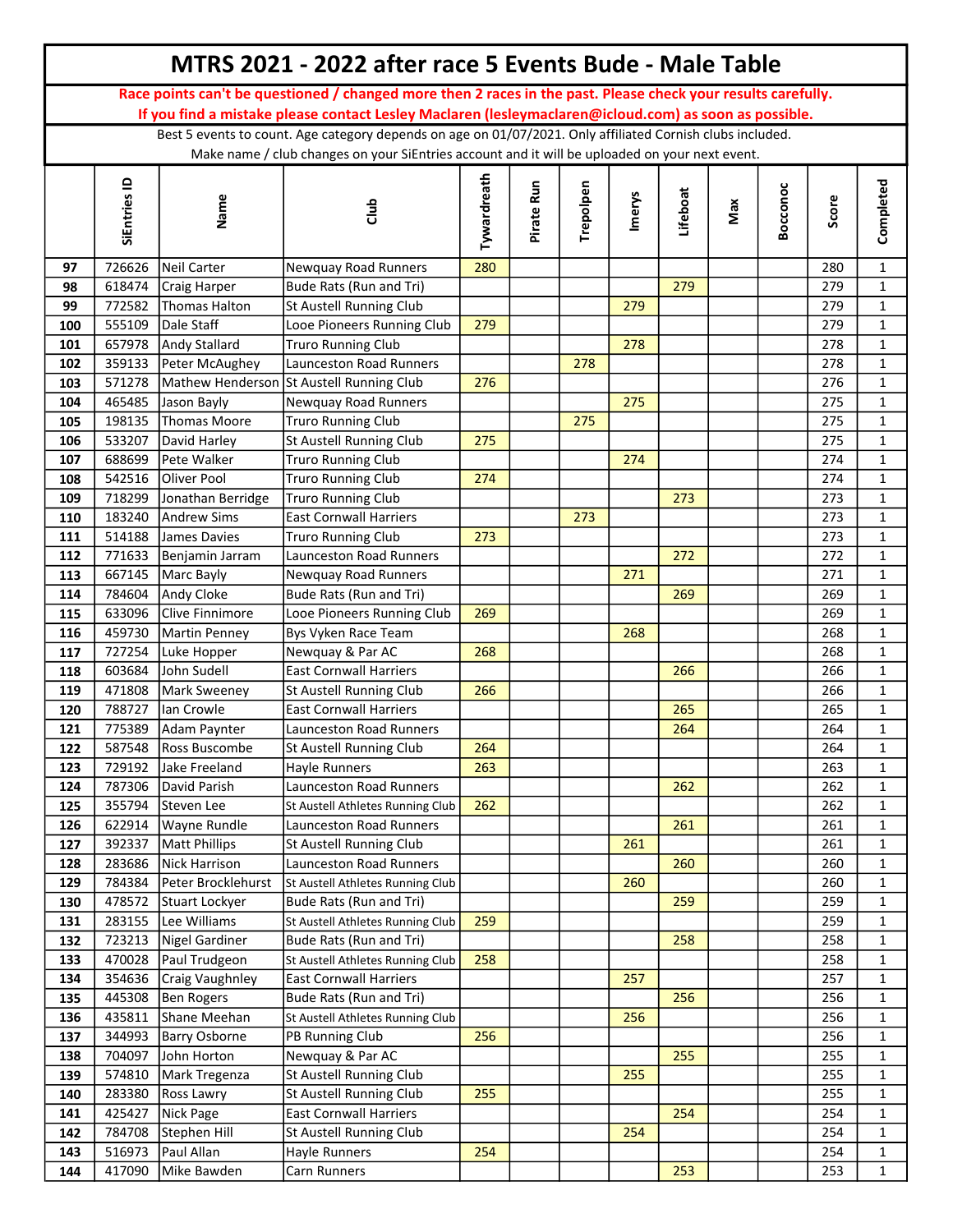|     |              |                                       | MTRS 2021 - 2022 after race 5 Events Bude - Male Table                                                        |             |            |           |               |          |     |          |       |              |
|-----|--------------|---------------------------------------|---------------------------------------------------------------------------------------------------------------|-------------|------------|-----------|---------------|----------|-----|----------|-------|--------------|
|     |              |                                       | Race points can't be questioned / changed more then 2 races in the past. Please check your results carefully. |             |            |           |               |          |     |          |       |              |
|     |              |                                       | If you find a mistake please contact Lesley Maclaren (lesleymaclaren@icloud.com) as soon as possible.         |             |            |           |               |          |     |          |       |              |
|     |              |                                       | Best 5 events to count. Age category depends on age on 01/07/2021. Only affiliated Cornish clubs included.    |             |            |           |               |          |     |          |       |              |
|     |              |                                       | Make name / club changes on your SiEntries account and it will be uploaded on your next event.                |             |            |           |               |          |     |          |       |              |
|     | SiEntries ID | Name                                  | dub                                                                                                           | Tywardreath | Pirate Run | Trepolpen | <b>Imerys</b> | Lifeboat | Max | Bocconoc | Score | Completed    |
| 145 | 777415       | Matt Prowse                           | St Austell Athletes Running Club                                                                              |             |            |           | 253           |          |     |          | 253   | $\mathbf{1}$ |
| 146 | 663857       | Merlin Keating                        | St Austell Athletes Running Club                                                                              |             |            |           |               | 252      |     |          | 252   | $\mathbf{1}$ |
| 147 | 281390       | Mark Tamblyn                          | Falmouth Road Runners                                                                                         |             |            |           | 252           |          |     |          | 252   | $\mathbf{1}$ |
| 148 | 605782       | Paul Oliver                           | <b>Falmouth Road Runners</b>                                                                                  | 251         |            |           |               |          |     |          | 251   | $\mathbf{1}$ |
| 149 | 747885       | lan Grimes                            | <b>Launceston Road Runners</b>                                                                                |             |            |           |               | 250      |     |          | 250   | $\mathbf{1}$ |
| 150 | 730749       | Simon Pollard                         | St Austell Athletes Running Club                                                                              | 250         |            |           |               |          |     |          | 250   | $\mathbf{1}$ |
| 151 | 368721       | David Wilton                          | Falmouth Road Runners                                                                                         |             |            |           | 248           |          |     |          | 248   | $\mathbf{1}$ |
| 152 | 719222       | James Stephens                        | St Austell Running Club                                                                                       | 248         |            |           |               |          |     |          | 248   | $\mathbf{1}$ |
| 153 | 159636       | Rob Wallbank                          | St Austell Running Club                                                                                       | 247         |            |           |               |          |     |          | 247   | $\mathbf{1}$ |
| 154 | 606131       | John Beard                            | Newquay Road Runners                                                                                          |             |            |           | 246           |          |     |          | 246   | $\mathbf{1}$ |
| 155 | 515061       | Steven Jenkin                         | Cornwall AC                                                                                                   | 246         |            |           |               |          |     |          | 246   | $\mathbf{1}$ |
| 156 | 717137       | Andy Moore                            | Hayle Runners                                                                                                 | 245         |            |           |               |          |     |          | 245   | $\mathbf{1}$ |
| 157 | 717870       |                                       | Marc David De Zorzi St Austell Running Club                                                                   | 244         |            |           |               |          |     |          | 244   | $\mathbf{1}$ |
| 158 | 748011       | Martin Venning                        | Launceston Road Runners                                                                                       |             |            |           |               | 243      |     |          | 243   | $\mathbf{1}$ |
| 159 | 729059       | Gordon Adie                           | <b>Truro Running Club</b>                                                                                     | 243         |            |           |               |          |     |          | 243   | $\mathbf{1}$ |
| 160 | 551880       | Chris Underwood                       | Bude Rats (Run and Tri)                                                                                       |             |            |           |               | 240      |     |          | 240   | $\mathbf{1}$ |
| 161 | 690504       | Sean Taylor                           | Bodmin Road Runners                                                                                           |             |            |           |               | 239      |     |          | 239   | $\mathbf{1}$ |
| 162 | 386679       | David Brown                           | St Petroc's Dragons Triathlon Club Bodmin                                                                     | 239         |            |           |               |          |     |          | 239   | $\mathbf{1}$ |
| 163 | 357060       | Steve Lawrence                        | <b>Falmouth Road Runners</b>                                                                                  |             |            |           |               | 238      |     |          | 238   | $\mathbf{1}$ |
| 164 | 728589       | Darren Hardwick                       | Looe Pioneers Running Club                                                                                    | 238         |            |           |               |          |     |          | 238   | $\mathbf{1}$ |
| 165 | 720468       | David Mellor                          | St Austell Running Club                                                                                       | 237         |            |           |               |          |     |          | 237   | $\mathbf{1}$ |
| 166 | 498911       | Nigel Knuckey                         | <b>Truro Running Club</b>                                                                                     | 236         |            |           |               |          |     |          | 236   | $\mathbf{1}$ |
| 167 | 392806       | <b>Nicky Morse</b>                    | Bys Vyken Race Team                                                                                           | 235         |            |           |               |          |     |          | 235   | $\mathbf{1}$ |
| 168 | 716604       | Matthew Faull                         | St Austell Running Club                                                                                       | 234         |            |           |               |          |     |          | 234   | $\mathbf{1}$ |
| 169 | 550913       | Chunky (Antony) Penhaul Hayle Runners |                                                                                                               | 233         |            |           |               |          |     |          | 233   | $\mathbf{1}$ |
| 170 |              | 728572 Anthony Burrows                | Hayle Runners                                                                                                 | 232         |            |           |               |          |     |          | 232   | 1            |
| 171 | 283679       | Andrew Jay                            | St Austell Running Club                                                                                       | 231         |            |           |               |          |     |          | 231   | $\mathbf 1$  |
| 172 | 206194       | Richard Boucher                       | Hayle Runners                                                                                                 | 229         |            |           |               |          |     |          | 229   | $\mathbf 1$  |
| 173 | 210339       | Mark Colton-Taylor                    | Truro Running Club                                                                                            | 228         |            |           |               |          |     |          | 228   | $\mathbf{1}$ |
| 174 | 568631       | Shannon Elding                        | PB Running Club                                                                                               | 227         |            |           |               |          |     |          | 227   | $\mathbf{1}$ |
| 175 | 718104       | Philip Spargo                         | <b>Truro Running Club</b>                                                                                     | 225         |            |           |               |          |     |          | 225   | $\mathbf{1}$ |
| 176 | 716601       | Martin Gregory                        | Looe Pioneers Running Club                                                                                    | 224         |            |           |               |          |     |          | 224   | $\mathbf{1}$ |
| 177 | 206038       | Martin Trethewey                      | St Austell Running Club                                                                                       | 223         |            |           |               |          |     |          | 223   | $\mathbf{1}$ |
| 178 | 658687       | Stephen Pitcher                       | MudCrew Running                                                                                               | 221         |            |           |               |          |     |          | 221   | $\mathbf{1}$ |
| 179 | 454678       | <b>Robert Burrows</b>                 | Hayle Runners                                                                                                 | 220         |            |           |               |          |     |          | 220   | $\mathbf{1}$ |
| 180 | 717278       | Dale Clarke                           | Hayle Runners                                                                                                 | 219         |            |           |               |          |     |          | 219   | $\mathbf 1$  |
| 181 | 717630       | Steve Menear                          | St Austell Running Club                                                                                       | 215         |            |           |               |          |     |          | 215   | $\mathbf{1}$ |
| 182 | 718927       | Michael Wooding                       | Newquay Road Runners                                                                                          | 213         |            |           |               |          |     |          | 213   | $\mathbf 1$  |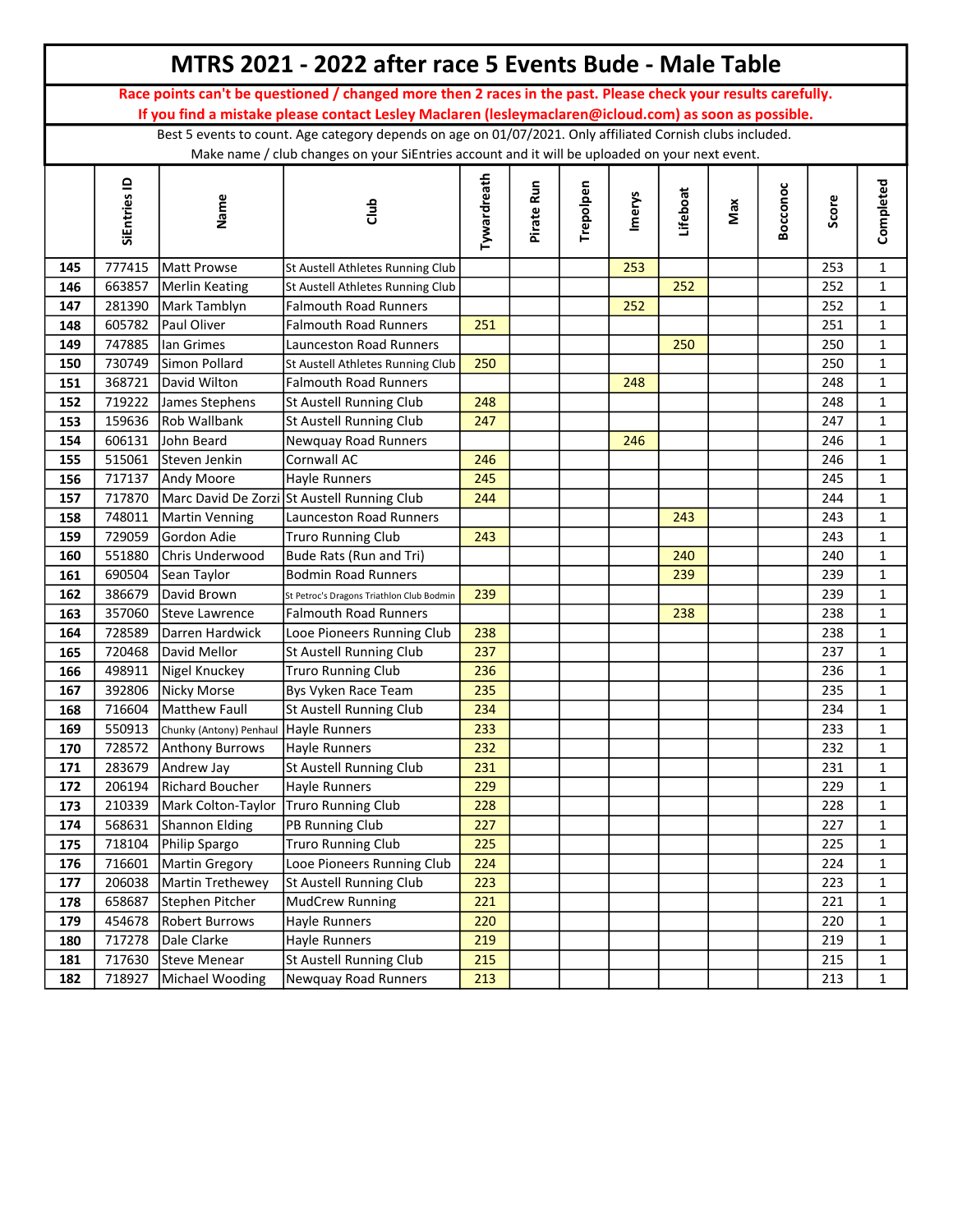|                  |                                               | MTRS 2021 - 2022 after race 5 Events Bude - Female Age Category Table                                                                                                                                               |             |            |           |          |           |     |          |            |                              |                                    |
|------------------|-----------------------------------------------|---------------------------------------------------------------------------------------------------------------------------------------------------------------------------------------------------------------------|-------------|------------|-----------|----------|-----------|-----|----------|------------|------------------------------|------------------------------------|
|                  |                                               | Race points can't be questioned / changed more then 2 races in the past. Please check your results carefully.                                                                                                       |             |            |           |          |           |     |          |            |                              |                                    |
|                  |                                               | If you find a mistake please contact Lesley Maclaren (lesleymaclaren@icloud.com) as soon as possible.<br>Best 5 events to count. Age category depends on age on 01/07/2021. Only affiliated Cornish clubs included. |             |            |           |          |           |     |          |            |                              |                                    |
|                  |                                               | Make name / club changes on your SiEntries account and it will be uploaded on your next event.                                                                                                                      |             |            |           |          |           |     |          |            |                              |                                    |
| SiEntries ID     | Name                                          | dub                                                                                                                                                                                                                 | Tywardreath | Pirate Run | Trepolpen | Imerys   | Lifeboat  | Max | Bocconoc | Score      | Completed                    | Age Category                       |
| 587683           |                                               | Isabel Irwin-Bowler St Austell Running Club                                                                                                                                                                         | 98          | 100        |           | 99       | 97        |     |          | 394        | 4                            | Female Under 35                    |
| 215091           | Beth Key                                      | <b>Truro Running Club</b>                                                                                                                                                                                           |             |            |           |          | 100       |     |          | 100        | $\mathbf{1}$                 | Female Under 35                    |
| 388876           | Julia Davis                                   | Newquay Road Runners                                                                                                                                                                                                |             |            |           | 100      |           |     |          | 100        | $\mathbf{1}$                 | Female Under 35                    |
| 735698           | Jo Temple                                     | <b>Truro Running Club</b>                                                                                                                                                                                           |             |            | 100       |          |           |     |          | 100        | $\mathbf{1}$                 | Female Under 35                    |
| 447321<br>774135 | Stacie Marks<br>Josephine Marinho             | PB Running Club<br>Bude Rats (Run and Tri)                                                                                                                                                                          | 100         |            |           |          | 99        |     |          | 100<br>99  | $\mathbf{1}$<br>$\mathbf 1$  | Female Under 35<br>Female Under 35 |
| 420791           | Rachael Gallagher                             | <b>Hayle Runners</b>                                                                                                                                                                                                |             |            | 99        |          |           |     |          | 99         | $\mathbf{1}$                 | Female Under 35                    |
| 537987           | Ayesha Gillespie                              | Bodmin Women's Running Club                                                                                                                                                                                         |             | 99         |           |          |           |     |          | 99         | $\mathbf{1}$                 | Female Under 35                    |
| 359044           | Amy Jose                                      | Hayle Runners                                                                                                                                                                                                       | 99          |            |           |          |           |     |          | 99         | $\mathbf{1}$                 | Female Under 35                    |
| 722819           | Lucy Cox                                      | <b>Launceston Road Runners</b>                                                                                                                                                                                      |             |            |           |          | 98        |     |          | 98         | $\mathbf{1}$                 | Female Under 35                    |
| 608167           | Amy Gates                                     | St Austell Running Club                                                                                                                                                                                             |             |            |           | 98       |           |     |          | 98         | $\mathbf{1}$                 | Female Under 35                    |
| 431004           | Kelly Prutton                                 | Looe Pioneers Running Club                                                                                                                                                                                          |             |            | 98        |          |           |     |          | 98         | 1                            | Female Under 35                    |
|                  | 629558   Kerry Hodgson<br>689184 Ashley Gates | Bude Rats (Run and Tri)<br><b>St Austell Running Club</b>                                                                                                                                                           |             | 98         |           | 97       |           |     |          | 98<br>97   | $\mathbf{1}$<br>$\mathbf{1}$ | Female Under 35<br>Female Under 35 |
| 579839           | Melissa Tonkin                                | <b>Hayle Runners</b>                                                                                                                                                                                                |             |            | 97        |          |           |     |          | 97         | $\mathbf{1}$                 | Female Under 35                    |
| 159585           | Holly Payne                                   | <b>St Austell Running Club</b>                                                                                                                                                                                      | 97          |            |           |          |           |     |          | 97         | $\mathbf{1}$                 | Female Under 35                    |
| 766864           |                                               | Charlotte Chapman Bude Rats (Run and Tri)                                                                                                                                                                           |             |            |           |          | 96        |     |          | 96         | $\mathbf{1}$                 | Female Under 35                    |
| 778734           | Jade Jennings                                 | Launceston Road Runners                                                                                                                                                                                             |             |            |           |          | 95        |     |          | 95         | $\mathbf{1}$                 | Female Under 35                    |
| 665740           | Donna Dark                                    | <b>Hayle Runners</b>                                                                                                                                                                                                | 95          |            |           |          |           |     |          | 95         | $\mathbf{1}$                 | Female Under 35                    |
| 439323           | Emma Edwards                                  | Bude Rats (Run and Tri)                                                                                                                                                                                             |             |            |           |          | 94        |     |          | 94         | $\mathbf{1}$                 | Female Under 35                    |
|                  |                                               |                                                                                                                                                                                                                     |             |            |           |          |           |     |          |            |                              |                                    |
| 161923<br>689343 | Helen Morse<br>Hannah Matthews                | <b>East Cornwall Harriers</b><br><b>East Cornwall Harriers</b>                                                                                                                                                      |             |            | 99<br>98  | 99<br>98 | 99<br>98  |     |          | 297<br>294 | 3<br>3                       | Female 35-39<br>Female 35-39       |
| 726436           | Louisa Chisholm                               | Looe Pioneers Running Club                                                                                                                                                                                          | 98          |            | 97        | 95       |           |     |          | 290        | 3                            | Female 35-39                       |
|                  | 522445 Lucy Williams                          | <b>Truro Running Club</b>                                                                                                                                                                                           |             |            | 100       |          | 100       |     |          | 200        | $\overline{2}$               | Female 35-39                       |
| 745090           | Marlene Grobler                               | <b>Carn Runners</b>                                                                                                                                                                                                 |             |            |           | 96       | 96        |     |          | 192        | $\overline{2}$               | Female 35-39                       |
| 509156           | Amy Sole                                      | Cornwall AC                                                                                                                                                                                                         |             |            |           | 100      |           |     |          | 100        | $\mathbf{1}$                 | Female 35-39                       |
| 727197           | Rebecca Tossell                               | <b>Hayle Runners</b>                                                                                                                                                                                                | 100         |            |           |          |           |     |          | 100        | $\mathbf{1}$                 | Female 35-39                       |
| 423501           | Katie Bullock                                 | Newquay Road Runners                                                                                                                                                                                                | 99          |            |           |          |           |     |          | 99         | $\mathbf{1}$                 | Female 35-39                       |
| 778489<br>340756 | Laura Eccott<br>Kerri Rowe                    | Bude Rats (Run and Tri)<br><b>Bodmin Road Runners</b>                                                                                                                                                               |             |            |           | 97       | 97        |     |          | 97<br>97   | $\mathbf{1}$<br>$\mathbf{1}$ | Female 35-39<br>Female 35-39       |
|                  | 438296 Lyndsey Retallick                      | PB Running Club                                                                                                                                                                                                     | 97          |            |           |          |           |     |          | 97         | $\mathbf{1}$                 | Female 35-39                       |
|                  | 502646   Kim Csehi                            | St Austell Running Club                                                                                                                                                                                             | 96          |            |           |          |           |     |          | 96         | $\mathbf{1}$                 | Female 35-39                       |
| 787954           | Lora Tanner                                   | Bude Rats (Run and Tri)                                                                                                                                                                                             |             |            |           |          | 95        |     |          | 95         | $\mathbf{1}$                 | Female 35-39                       |
| 578509           | Helen Stevenson                               | <b>Bodmin Road Runners</b>                                                                                                                                                                                          |             |            |           | 94       |           |     |          | 94         | $\mathbf{1}$                 | Female 35-39                       |
| 684226           | Michelle Dunn                                 | <b>St Austell Running Club</b>                                                                                                                                                                                      |             |            |           | 93       |           |     |          | 93         | $\mathbf{1}$                 | Female 35-39                       |
|                  |                                               |                                                                                                                                                                                                                     |             |            |           |          |           |     |          |            |                              |                                    |
| 161569           | 637011 Laura Pool<br>Rebecca Morgan           | <b>Truro Running Club</b><br><b>Truro Running Club</b>                                                                                                                                                              |             | 100        | 99<br>100 | 99       | 99<br>100 |     |          | 397<br>200 | 4<br>$\overline{2}$          | Female 40-44<br>Female 40-44       |
| 718298           | Amanda Berridge                               | <b>Truro Running Club</b>                                                                                                                                                                                           |             |            |           | 96       | 95        |     |          | 191        | $\overline{2}$               | Female 40-44                       |
| 359077           | Sarah Douglas                                 | St Austell Running Club                                                                                                                                                                                             | 94          |            |           | 91       |           |     |          | 185        | $\overline{2}$               | Female 40-44                       |
| 578573           | Katy Jenkins                                  | <b>Truro Running Club</b>                                                                                                                                                                                           |             |            |           | 100      |           |     |          | 100        | $\mathbf{1}$                 | Female 40-44                       |
| 723331           | Anna Harrold                                  | <b>Truro Running Club</b>                                                                                                                                                                                           | 100         |            |           |          |           |     |          | 100        | $\mathbf{1}$                 | Female 40-44                       |
| 735827           | Lucinda Bill                                  | <b>Tamar Trotters</b>                                                                                                                                                                                               |             | 99         |           |          |           |     |          | 99         | $\mathbf{1}$                 | Female 40-44                       |
|                  | 717181 Lee Strickland                         | <b>Hayle Runners</b><br>Bude Rats (Run and Tri)                                                                                                                                                                     | 99          |            |           |          | 98        |     |          | 99         | $\mathbf{1}$                 | Female 40-44                       |
| 375048           | Claire Strong<br>686166   Lucy Oldham         | <b>East Cornwall Harriers</b>                                                                                                                                                                                       |             |            |           | 98       |           |     |          | 98<br>98   | $\mathbf{1}$<br>$\mathbf{1}$ | Female 40-44<br>Female 40-44       |
| 271994           | Susanne Wood                                  | Cornwall AC                                                                                                                                                                                                         |             |            | 98        |          |           |     |          | 98         | $\mathbf{1}$                 | Female 40-44                       |
|                  | 716839 Hannah Fox                             | Mile High                                                                                                                                                                                                           | 98          |            |           |          |           |     |          | 98         | $\mathbf{1}$                 | Female 40-44                       |
| 629399           | Jess Marsh                                    | Bude Rats (Run and Tri)                                                                                                                                                                                             |             |            |           |          | 97        |     |          | 97         | $\mathbf{1}$                 | Female 40-44                       |
|                  | 530376 Tamsyn Howes                           | PB Running Club                                                                                                                                                                                                     |             |            |           | 97       |           |     |          | 97         | $\mathbf{1}$                 | Female 40-44                       |
|                  | 353916   Hayley Stacey                        | <b>East Cornwall Harriers</b>                                                                                                                                                                                       |             |            | 97        |          |           |     |          | 97         | $\mathbf{1}$                 | Female 40-44                       |
| 208657           | Colette Clements                              | Newquay Road Runners                                                                                                                                                                                                | 97          |            |           |          |           |     |          | 97         | $\mathbf{1}$                 | Female 40-44                       |
| 448453           | 622845   Kelly Sargent<br><b>Emily Ellen</b>  | Launceston Road Runners<br>Hayle Runners                                                                                                                                                                            | 96          |            |           |          | 96        |     |          | 96<br>96   | $\mathbf{1}$<br>$\mathbf{1}$ | Female 40-44<br>Female 40-44       |
| 593894           | Kate Roberts                                  | St Austell Running Club                                                                                                                                                                                             |             |            |           | 95       |           |     |          | 95         | $\mathbf{1}$                 | Female 40-44                       |
| 728766           | Alison Roose                                  | Newquay Road Runners                                                                                                                                                                                                | 95          |            |           |          |           |     |          | 95         | $\mathbf{1}$                 | Female 40-44                       |
|                  | 197268 Georgina Symons                        | St Austell Athletes Running Club                                                                                                                                                                                    |             |            |           |          | 94        |     |          | 94         | $\mathbf{1}$                 | Female 40-44                       |
|                  | 501256 Nikki Pritchard                        | <b>East Cornwall Harriers</b>                                                                                                                                                                                       |             |            |           | 94       |           |     |          | 94         | $\mathbf{1}$                 | Female 40-44                       |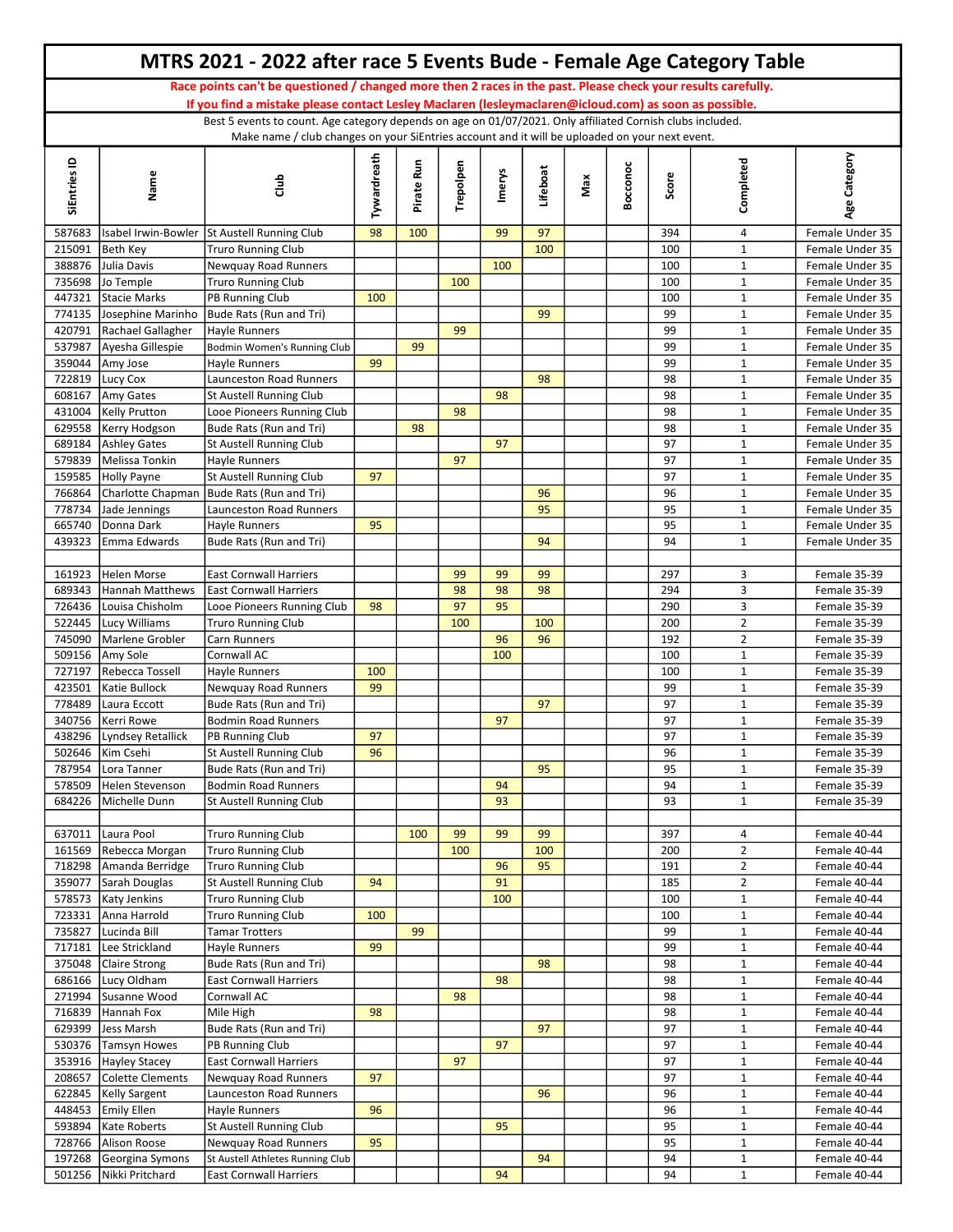|                  |                                                 | MTRS 2021 - 2022 after race 5 Events Bude - Female Age Category Table                                                                                                                                                  |             |            |           |        |           |     |          |            |                                  |                              |
|------------------|-------------------------------------------------|------------------------------------------------------------------------------------------------------------------------------------------------------------------------------------------------------------------------|-------------|------------|-----------|--------|-----------|-----|----------|------------|----------------------------------|------------------------------|
|                  |                                                 | Race points can't be questioned / changed more then 2 races in the past. Please check your results carefully.<br>If you find a mistake please contact Lesley Maclaren (lesleymaclaren@icloud.com) as soon as possible. |             |            |           |        |           |     |          |            |                                  |                              |
|                  |                                                 | Best 5 events to count. Age category depends on age on 01/07/2021. Only affiliated Cornish clubs included.                                                                                                             |             |            |           |        |           |     |          |            |                                  |                              |
| SiEntries ID     | Name                                            | Make name / club changes on your SiEntries account and it will be uploaded on your next event.<br>Club                                                                                                                 | Tywardreath | Pirate Run | Trepolpen | Imerys | Lifeboat  | Max | Bocconoc | Score      | Completed                        | Age Category                 |
|                  |                                                 |                                                                                                                                                                                                                        |             |            |           |        |           |     |          |            |                                  |                              |
| 782174<br>415961 | Lois Briard<br>Yelda Müge Parsons Hayle Runners | Bude Rats (Run and Tri)                                                                                                                                                                                                |             |            |           | 93     | 93        |     |          | 93<br>93   | $\mathbf{1}$<br>$\mathbf{1}$     | Female 40-44<br>Female 40-44 |
| 397612           | Chloe Thomas                                    | Newguay Road Runners                                                                                                                                                                                                   | 93          |            |           |        |           |     |          | 93         | $\mathbf{1}$                     | Female 40-44                 |
| 652288           | Jennifer Burden                                 | St Austell Running Club                                                                                                                                                                                                |             |            |           | 92     |           |     |          | 92         | $\mathbf{1}$                     | Female 40-44                 |
| 453507           | Anna Seymour                                    | St Austell Athletes Running Club                                                                                                                                                                                       | 92          |            |           |        |           |     |          | 92         | $\mathbf{1}$                     | Female 40-44                 |
| 229438           | Broni Jones                                     | <b>St Austell Running Club</b>                                                                                                                                                                                         | 91          |            |           |        |           |     |          | 91         | $\mathbf{1}$                     | Female 40-44                 |
| 502952           | Jennie James                                    | St Austell Running Club                                                                                                                                                                                                | 90          |            |           |        |           |     |          | 90         | $\mathbf{1}$                     | Female 40-44                 |
|                  | 524126   Kelly Bills                            | <b>Carn Runners</b>                                                                                                                                                                                                    | 96          | 100        |           | 99     | 99        |     |          | 394        | 4                                | Female 45-49                 |
| 555073           | Claire Barlow                                   | <b>Bodmin Road Runners</b>                                                                                                                                                                                             | 92          |            | 100       | 88     | 96        |     |          | 376        | $\overline{4}$                   | Female 45-49                 |
| 185901           | Kathryn Marsh                                   | Carn Runners                                                                                                                                                                                                           | 87          | 94         |           | 89     | 92        |     |          | 362        | 4                                | Female 45-49                 |
| 643489           | Julie Oxenham                                   | <b>Bodmin Road Runners</b>                                                                                                                                                                                             | 95          | 99         |           | 98     |           |     |          | 292        | 3                                | Female 45-49                 |
| 690547           | Emma Lawry                                      | <b>St Austell Running Club</b>                                                                                                                                                                                         | 89          |            | 99        | 92     |           |     |          | 280        | 3                                | Female 45-49                 |
| 362561           | Nicola Emmett                                   | Bude Rats (Run and Tri)                                                                                                                                                                                                |             |            |           | 94     | 95        |     |          | 189        | $\overline{2}$                   | Female 45-49                 |
| 623683           | Fiona Jollow                                    | Bude Rats (Run and Tri)                                                                                                                                                                                                |             | 96         |           |        | 91        |     |          | 187        | $\overline{2}$                   | Female 45-49                 |
| 450721           | Nina Chell<br>665436 Susan Thomas               | <b>Falmouth Road Runners</b><br><b>Hayle Runners</b>                                                                                                                                                                   | 85          | 97         | 98        | 90     |           |     |          | 187<br>183 | $\overline{2}$<br>$\overline{2}$ | Female 45-49<br>Female 45-49 |
| 416165           | Sarah Steed                                     | <b>East Cornwall Harriers</b>                                                                                                                                                                                          | 90          |            |           | 91     |           |     |          | 181        | $\overline{2}$                   | Female 45-49                 |
| 718316           | Anya Martin                                     | Carn Runners                                                                                                                                                                                                           | 88          | 93         |           |        |           |     |          | 181        | $\overline{2}$                   | Female 45-49                 |
| 166973           | Meeta Nicholls                                  | <b>East Cornwall Harriers</b>                                                                                                                                                                                          |             |            |           |        | 100       |     |          | 100        | $\mathbf{1}$                     | Female 45-49                 |
| 501832           | Claire Mensing                                  | <b>Truro Running Club</b>                                                                                                                                                                                              |             |            |           | 100    |           |     |          | 100        | $\mathbf{1}$                     | Female 45-49                 |
| 367503           | Joanne Robinson                                 | Looe Pioneers Running Club                                                                                                                                                                                             | 100         |            |           |        |           |     |          | 100        | $\mathbf{1}$                     | Female 45-49                 |
| 287905           | Rachael Thomas                                  | Cornwall AC                                                                                                                                                                                                            | 99          |            |           |        |           |     |          | 99         | $\mathbf{1}$                     | Female 45-49                 |
| 359028           | Jo Northey                                      | Launceston Road Runners                                                                                                                                                                                                |             |            |           |        | 98        |     |          | 98         | $\mathbf{1}$                     | Female 45-49                 |
| 737105<br>363491 | Sarah Woodland<br>Emma Langstaff                | Bude Rats (Run and Tri)<br>Looe Pioneers Running Club                                                                                                                                                                  | 98          | 98         |           |        |           |     |          | 98<br>98   | $\mathbf{1}$<br>$\mathbf{1}$     | Female 45-49<br>Female 45-49 |
| 771371           | Ann Barriball                                   | Launceston Road Runners                                                                                                                                                                                                |             |            |           |        | 97        |     |          | 97         | $\mathbf{1}$                     | Female 45-49                 |
| 504291           | Lisa Webb                                       | <b>East Cornwall Harriers</b>                                                                                                                                                                                          |             |            |           | 97     |           |     |          | 97         | $\mathbf{1}$                     | Female 45-49                 |
| 665831           | Clare Redgers                                   | <b>Hayle Runners</b>                                                                                                                                                                                                   |             |            | 97        |        |           |     |          | 97         | $\mathbf{1}$                     | Female 45-49                 |
| 512377           | Alison Catnach                                  | Looe Pioneers Running Club                                                                                                                                                                                             | 97          |            |           |        |           |     |          | 97         | $\mathbf{1}$                     | Female 45-49                 |
| 690298           | Vicky Oakes                                     | <b>St Austell Running Club</b>                                                                                                                                                                                         |             |            |           | 96     |           |     |          | 96         | $\mathbf{1}$                     | Female 45-49                 |
|                  | 408199   Kathryn Thomas                         | Cornwall AC                                                                                                                                                                                                            |             |            | 96        |        |           |     |          | 96         | $\mathbf{1}$                     | Female 45-49                 |
| 499360<br>729075 | Jeanette Turpin                                 | <b>East Cornwall Harriers</b><br>Konstantina Samara Bude Rats (Run and Tri)                                                                                                                                            |             | 95         |           | 95     |           |     |          | 95<br>95   | $\mathbf{1}$<br>$\mathbf{1}$     | Female 45-49<br>Female 45-49 |
| 502174           | Melanie Nile                                    | <b>St Austell Running Club</b>                                                                                                                                                                                         |             |            |           |        | 94        |     |          | 94         | $\mathbf{1}$                     | Female 45-49                 |
| 160278           | Jodie Jarvis                                    | PB Running Club                                                                                                                                                                                                        | 94          |            |           |        |           |     |          | 94         | $\mathbf{1}$                     | Female 45-49                 |
| 414017           | Miranda Honey                                   | <b>Bodmin Road Runners</b>                                                                                                                                                                                             |             |            |           |        | 93        |     |          | 93         | $\mathbf{1}$                     | Female 45-49                 |
| 652161           | Julie Cypher                                    | St Austell Running Club                                                                                                                                                                                                |             |            |           | 93     |           |     |          | 93         | $\mathbf{1}$                     | Female 45-49                 |
| 240101           | Debbie Marshall                                 | St Austell Running Club                                                                                                                                                                                                | 93          |            |           |        |           |     |          | 93         | $\mathbf{1}$                     | Female 45-49                 |
|                  | 194737 Helen Roper                              | <b>Tamar Trotters</b>                                                                                                                                                                                                  | 91          |            |           |        |           |     |          | 91         | $\mathbf{1}$                     | Female 45-49                 |
| 772211           | Nicky Hicks                                     | Launceston Road Runners                                                                                                                                                                                                |             |            |           |        | 90        |     |          | 90         | $\mathbf{1}$                     | Female 45-49                 |
| 772157<br>431617 | Trina Bradbury<br>Samantha Ewart                | Launceston Road Runners                                                                                                                                                                                                |             |            |           | 87     | 89        |     |          | 89<br>87   | $\mathbf{1}$                     | Female 45-49<br>Female 45-49 |
| 716698           | Sarah Howard                                    | St Austell Running Club<br>Cornwall AC                                                                                                                                                                                 | 84          |            |           |        |           |     |          | 84         | $\mathbf{1}$<br>$\mathbf{1}$     | Female 45-49                 |
| 573279           | Sue Coates                                      | Bys Vyken Race Team                                                                                                                                                                                                    | 83          |            |           |        |           |     |          | 83         | $\mathbf{1}$                     | Female 45-49                 |
|                  |                                                 |                                                                                                                                                                                                                        |             |            |           |        |           |     |          |            |                                  |                              |
| 498189           | Alison Weir                                     | <b>Falmouth Road Runners</b>                                                                                                                                                                                           | 97          | 98         | 98        | 97     |           |     |          | 390        | 4                                | Female 50-54                 |
|                  | 644613 Sandra Haynes                            | Looe Pioneers Running Club                                                                                                                                                                                             |             | 95         |           | 92     | 97        |     |          | 284        | 3                                | Female 50-54                 |
|                  | 691229 Rebecca Shore                            | St Austell Running Club                                                                                                                                                                                                | 93          |            | 96        | 93     |           |     |          | 282        | $\mathbf{3}$                     | Female 50-54                 |
|                  | 160186 Helen Thomas                             | <b>Truro Running Club</b>                                                                                                                                                                                              | 98          |            |           | 99     |           |     |          | 197        | $\overline{2}$                   | Female 50-54                 |
| 679307           | Paula Wilkinson                                 | Bude Rats (Run and Tri)                                                                                                                                                                                                |             | 96         |           |        | 98        |     |          | 194        | $\overline{2}$                   | Female 50-54                 |
| 579695<br>484969 | Nicky Brenton<br>Jane Stephens                  | <b>Bodmin Road Runners</b><br><b>Bodmin Road Runners</b>                                                                                                                                                               |             |            |           | 94     | 99<br>100 |     |          | 193<br>100 | $\overline{2}$<br>$\mathbf{1}$   | Female 50-54<br>Female 50-54 |
| 748767           | Debbie Harrison-Webb Hayle Runners              |                                                                                                                                                                                                                        |             |            |           | 100    |           |     |          | 100        | $\mathbf{1}$                     | Female 50-54                 |
| 548074           | Victoria Jackson                                | <b>Truro Running Club</b>                                                                                                                                                                                              |             |            | 100       |        |           |     |          | 100        | $\mathbf{1}$                     | Female 50-54                 |
| 579417           | Lyn Coffman                                     | Tamar Trotters                                                                                                                                                                                                         |             | 100        |           |        |           |     |          | 100        | $\mathbf{1}$                     | Female 50-54                 |
|                  | 283613 Jackie Brydon                            | PB Running Club                                                                                                                                                                                                        | 100         |            |           |        |           |     |          | 100        | $\mathbf{1}$                     | Female 50-54                 |
| 745100           | Miranda Flannigan                               | Cornwall AC                                                                                                                                                                                                            |             |            | 99        |        |           |     |          | 99         | $\mathbf{1}$                     | Female 50-54                 |
|                  | 729115   Mandy Congdon                          | Bude Rats (Run and Tri)                                                                                                                                                                                                |             | 99         |           |        |           |     |          | 99         | $\mathbf{1}$                     | Female 50-54                 |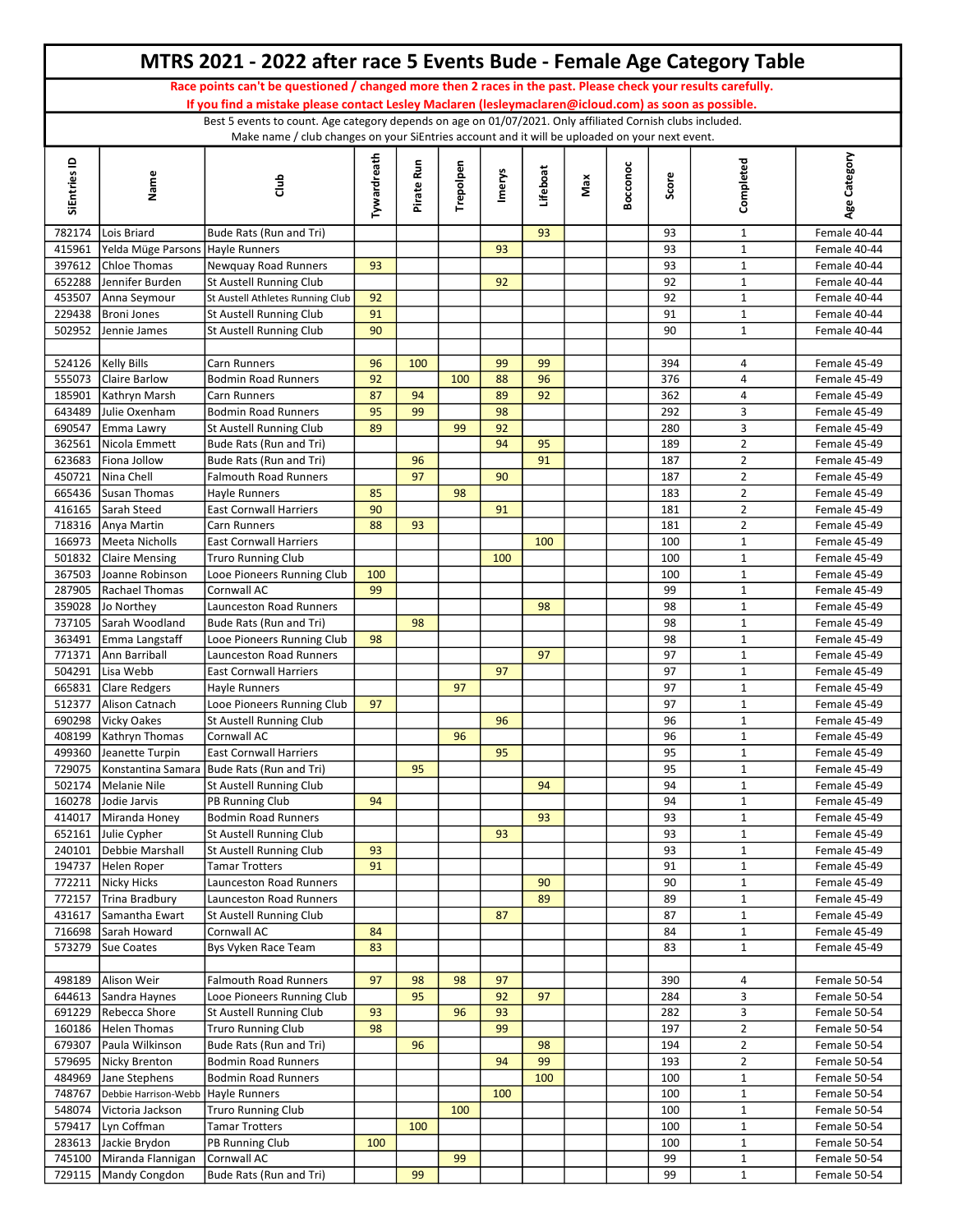|                  |                                             | MTRS 2021 - 2022 after race 5 Events Bude - Female Age Category Table                                                                                                                                                  |             |            |           |               |          |     |          |            |                              |                              |
|------------------|---------------------------------------------|------------------------------------------------------------------------------------------------------------------------------------------------------------------------------------------------------------------------|-------------|------------|-----------|---------------|----------|-----|----------|------------|------------------------------|------------------------------|
|                  |                                             | Race points can't be questioned / changed more then 2 races in the past. Please check your results carefully.<br>If you find a mistake please contact Lesley Maclaren (lesleymaclaren@icloud.com) as soon as possible. |             |            |           |               |          |     |          |            |                              |                              |
|                  |                                             | Best 5 events to count. Age category depends on age on 01/07/2021. Only affiliated Cornish clubs included.                                                                                                             |             |            |           |               |          |     |          |            |                              |                              |
| SiEntries ID     | Name                                        | Make name / club changes on your SiEntries account and it will be uploaded on your next event.<br>Club                                                                                                                 | Tywardreath | Pirate Run | Trepolpen | <b>Imerys</b> | Lifeboat | Max | Bocconoc | Score      | Completed                    | Age Category                 |
|                  |                                             |                                                                                                                                                                                                                        |             |            |           |               |          |     |          |            |                              |                              |
| 393536           | Corinne Gerrard                             | Hayle Runners                                                                                                                                                                                                          | 99          |            |           |               |          |     |          | 99         | $\mathbf{1}$                 | Female 50-54                 |
| 205812           | Jane Stephens                               | <b>Bodmin Road Runners</b>                                                                                                                                                                                             |             |            |           | 98            |          |     |          | 98         | $\mathbf{1}$                 | Female 50-54                 |
| 764821           | Karen Parker                                | <b>Falmouth Road Runners</b>                                                                                                                                                                                           |             |            | 97        |               |          |     |          | 97         | $\mathbf{1}$                 | Female 50-54                 |
| 244469           | Tamzin Davey                                | Cornwall AC                                                                                                                                                                                                            |             | 97         |           |               |          |     |          | 97         | $\mathbf{1}$                 | Female 50-54                 |
| 786203<br>746924 | Elaine Hill<br>Mandy Watts                  | Launceston Road Runners<br>Newquay Road Runners                                                                                                                                                                        |             |            |           | 96            | 96       |     |          | 96<br>96   | $\mathbf{1}$<br>$\mathbf{1}$ | Female 50-54<br>Female 50-54 |
| 726353           | Gill Overell                                | <b>St Austell Running Club</b>                                                                                                                                                                                         | 96          |            |           |               |          |     |          | 96         | $\mathbf{1}$                 | Female 50-54                 |
| 579805           | Sarah Booker                                | <b>Falmouth Road Runners</b>                                                                                                                                                                                           |             |            |           | 95            |          |     |          | 95         | $\mathbf{1}$                 | Female 50-54                 |
| 561274           | Amanda Miller                               | <b>Hayle Runners</b>                                                                                                                                                                                                   |             |            | 95        |               |          |     |          | 95         | $\mathbf{1}$                 | Female 50-54                 |
| 209394           | Michelle Roskilly                           | <b>Hayle Runners</b>                                                                                                                                                                                                   | 95          |            |           |               |          |     |          | 95         | $\mathbf 1$                  | Female 50-54                 |
| 664035<br>189793 | Suzanne Brown<br>Fiona Peck                 | Bude Rats (Run and Tri)                                                                                                                                                                                                |             | 94         |           |               |          |     |          | 94<br>94   | $\mathbf{1}$                 | Female 50-54                 |
| 718376           | Claire Payne                                | <b>Tamar Trotters</b><br>Carn Runners                                                                                                                                                                                  | 94<br>92    |            |           |               |          |     |          | 92         | $\mathbf{1}$<br>$\mathbf{1}$ | Female 50-54<br>Female 50-54 |
| 516080           | Julie Gregory                               | Looe Pioneers Running Club                                                                                                                                                                                             | 91          |            |           |               |          |     |          | 91         | $\mathbf{1}$                 | Female 50-54                 |
| 716599           | Jay Wagstaff                                | Looe Pioneers Running Club                                                                                                                                                                                             | 90          |            |           |               |          |     |          | 90         | $\mathbf{1}$                 | Female 50-54                 |
|                  |                                             |                                                                                                                                                                                                                        |             |            |           |               |          |     |          |            |                              |                              |
| 475278           | Sharon Daw                                  | <b>East Cornwall Harriers</b>                                                                                                                                                                                          | 100         |            | 100       | 100           | 100      |     |          | 400        | 4                            | Female 55-59                 |
| 158743<br>315414 | Jane Stedman<br>Linda Pickard               | <b>Bodmin Road Runners</b><br>Launceston Road Runners                                                                                                                                                                  | 96          | 100        | 97<br>96  | 96<br>97      | 98<br>96 |     |          | 391<br>385 | 4<br>4                       | Female 55-59<br>Female 55-59 |
| 504813           | Julie Bolitho                               | Hayle Runners                                                                                                                                                                                                          | 86          |            | 94        | 95            | 94       |     |          | 369        | 4                            | Female 55-59                 |
| 386188           | Revis Crowle                                | <b>East Cornwall Harriers</b>                                                                                                                                                                                          |             |            | 99        | 99            | 99       |     |          | 297        | 3                            | Female 55-59                 |
| 359238           | Lesley Taphouse                             | <b>Bodmin Road Runners</b>                                                                                                                                                                                             | 88          |            |           | 94            | 95       |     |          | 277        | 3                            | Female 55-59                 |
| 567775           | Lisa Player                                 | Newquay Road Runners                                                                                                                                                                                                   | 97          |            |           | 98            |          |     |          | 195        | $\overline{2}$               | Female 55-59                 |
|                  | 660236   Helen Cattran                      | Hayle Runners                                                                                                                                                                                                          | 89          |            |           |               | 91       |     |          | 180        | $\overline{2}$               | Female 55-59                 |
| 454043<br>368022 | Juliet Stewart<br>Liz Trebilcock            | <b>Truro Running Club</b><br><b>Truro Running Club</b>                                                                                                                                                                 | 99          | 99         |           |               |          |     |          | 99<br>99   | $\mathbf{1}$<br>$\mathbf{1}$ | Female 55-59<br>Female 55-59 |
| 748272           | Alison Temple                               | <b>Bodmin Road Runners</b>                                                                                                                                                                                             |             |            | 98        |               |          |     |          | 98         | $\mathbf{1}$                 | Female 55-59                 |
| 637899           | Nichola Sinclair                            | <b>Bodmin Road Runners</b>                                                                                                                                                                                             |             | 98         |           |               |          |     |          | 98         | $\mathbf{1}$                 | Female 55-59                 |
| 716635           | Nicola Froud                                | Hayle Runners                                                                                                                                                                                                          | 98          |            |           |               |          |     |          | 98         | $\mathbf{1}$                 | Female 55-59                 |
| 772235           | Julie Barriball                             | Launceston Road Runners                                                                                                                                                                                                |             |            |           |               | 97       |     |          | 97         | $\mathbf{1}$                 | Female 55-59                 |
|                  | 650028 Jane Naylor                          | Hayle Runners                                                                                                                                                                                                          |             |            | 95        |               |          |     |          | 95         | $\mathbf{1}$                 | Female 55-59                 |
|                  | 464872 Jean Cutlan<br>725954 Sally Fletcher | St Austell Athletes Running Club<br><b>St Austell Running Club</b>                                                                                                                                                     | 95<br>94    |            |           |               |          |     |          | 95<br>94   | $\mathbf{1}$<br>$\mathbf{1}$ | Female 55-59<br>Female 55-59 |
| 622851           | Sharon Rundle                               | <b>Launceston Road Runners</b>                                                                                                                                                                                         |             |            |           |               | 93       |     |          | 93         | $\mathbf{1}$                 | Female 55-59                 |
|                  | 447110 Julie Toy                            | Carn Runners                                                                                                                                                                                                           | 93          |            |           |               |          |     |          | 93         | $\mathbf{1}$                 | Female 55-59                 |
|                  | 742330 Jackie Chapman                       | Launceston Road Runners                                                                                                                                                                                                |             |            |           |               | 92       |     |          | 92         | $\mathbf{1}$                 | Female 55-59                 |
| 531490           | Jennifer Lawson                             | <b>Newquay Road Runners</b>                                                                                                                                                                                            | 92          |            |           |               |          |     |          | 92         | $\mathbf 1$                  | Female 55-59                 |
| 652263           | Theresa Clark                               | Hayle Runners                                                                                                                                                                                                          | 91          |            |           |               |          |     |          | 91         | $\mathbf{1}$                 | Female 55-59                 |
| 727349<br>654986 | Lesley Pallett<br>Sharon Peake              | St Austell Running Club<br>Bodmin Women's Running Club                                                                                                                                                                 | 87<br>85    |            |           |               |          |     |          | 87<br>85   | $\mathbf{1}$<br>$\mathbf{1}$ | Female 55-59<br>Female 55-59 |
| 716679           |                                             | Michele Baker-Caton Bodmin Women's Running Club                                                                                                                                                                        | 84          |            |           |               |          |     |          | 84         | $\mathbf{1}$                 | Female 55-59                 |
|                  |                                             |                                                                                                                                                                                                                        |             |            |           |               |          |     |          |            |                              |                              |
| 396493           | Christina Lake                              | <b>Falmouth Road Runners</b>                                                                                                                                                                                           | 98          |            |           | 99            |          |     |          | 197        | $\overline{2}$               | Female 60-64                 |
| 200257           | Jennie Massey                               | Hayle Runners                                                                                                                                                                                                          | 97          |            |           |               | 98       |     |          | 195        | $\overline{2}$               | Female 60-64                 |
| 759165           | Margaret Clark                              | Hayle Runners                                                                                                                                                                                                          |             |            |           |               | 100      |     |          | 100        | $\mathbf{1}$                 | Female 60-64                 |
| 704030<br>729068 | Terry King<br>Zonia Thompson                | <b>East Cornwall Harriers</b><br>Bude Rats (Run and Tri)                                                                                                                                                               |             | 100        |           | 100           |          |     |          | 100<br>100 | $\mathbf{1}$<br>$\mathbf{1}$ | Female 60-64<br>Female 60-64 |
| 270465           | Jackie Morse                                | Bys Vyken Race Team                                                                                                                                                                                                    | 100         |            |           |               |          |     |          | 100        | $\mathbf{1}$                 | Female 60-64                 |
| 771357           | Angela White                                | Newquay Road Runners                                                                                                                                                                                                   |             |            |           |               | 99       |     |          | 99         | $\mathbf{1}$                 | Female 60-64                 |
| 199137           | Helen Ralph                                 | <b>Tamar Trotters</b>                                                                                                                                                                                                  | 99          |            |           |               |          |     |          | 99         | $\mathbf{1}$                 | Female 60-64                 |
|                  |                                             |                                                                                                                                                                                                                        |             |            |           |               |          |     |          |            |                              |                              |
|                  | 368360 Jackie Cope<br>638185 Janet Lathom   | <b>Falmouth Road Runners</b>                                                                                                                                                                                           | 100         | 100        | 100       | 100           | 100      |     |          | 400<br>100 | 4<br>$\mathbf{1}$            | Female 65-69<br>Female 65-69 |
| 772384           | Sally Rowland                               | Launceston Road Runners<br>Launceston Road Runners                                                                                                                                                                     |             |            |           |               | 99       |     |          | 99         | $\mathbf{1}$                 | Female 65-69                 |
|                  | 690858   Kathy Saunders                     | Looe Pioneers Running Club                                                                                                                                                                                             |             |            | 99        |               |          |     |          | 99         | $\mathbf{1}$                 | Female 65-69                 |
| 212431           | Diane Warren                                | Hayle Runners                                                                                                                                                                                                          | 99          |            |           |               |          |     |          | 99         | $\mathbf{1}$                 | Female 65-69                 |
|                  |                                             |                                                                                                                                                                                                                        |             |            |           |               |          |     |          |            |                              |                              |
|                  | 682696 Janet Wills                          | St Austell Running Club                                                                                                                                                                                                | 98          |            |           | 100           |          |     |          | 198        | $\overline{2}$               | Female 70-74                 |
|                  | 619081   Mary Mullarkey                     | <b>East Cornwall Harriers</b>                                                                                                                                                                                          |             |            |           |               | 100      |     |          | 100        | $\mathbf{1}$                 | Female 70-74                 |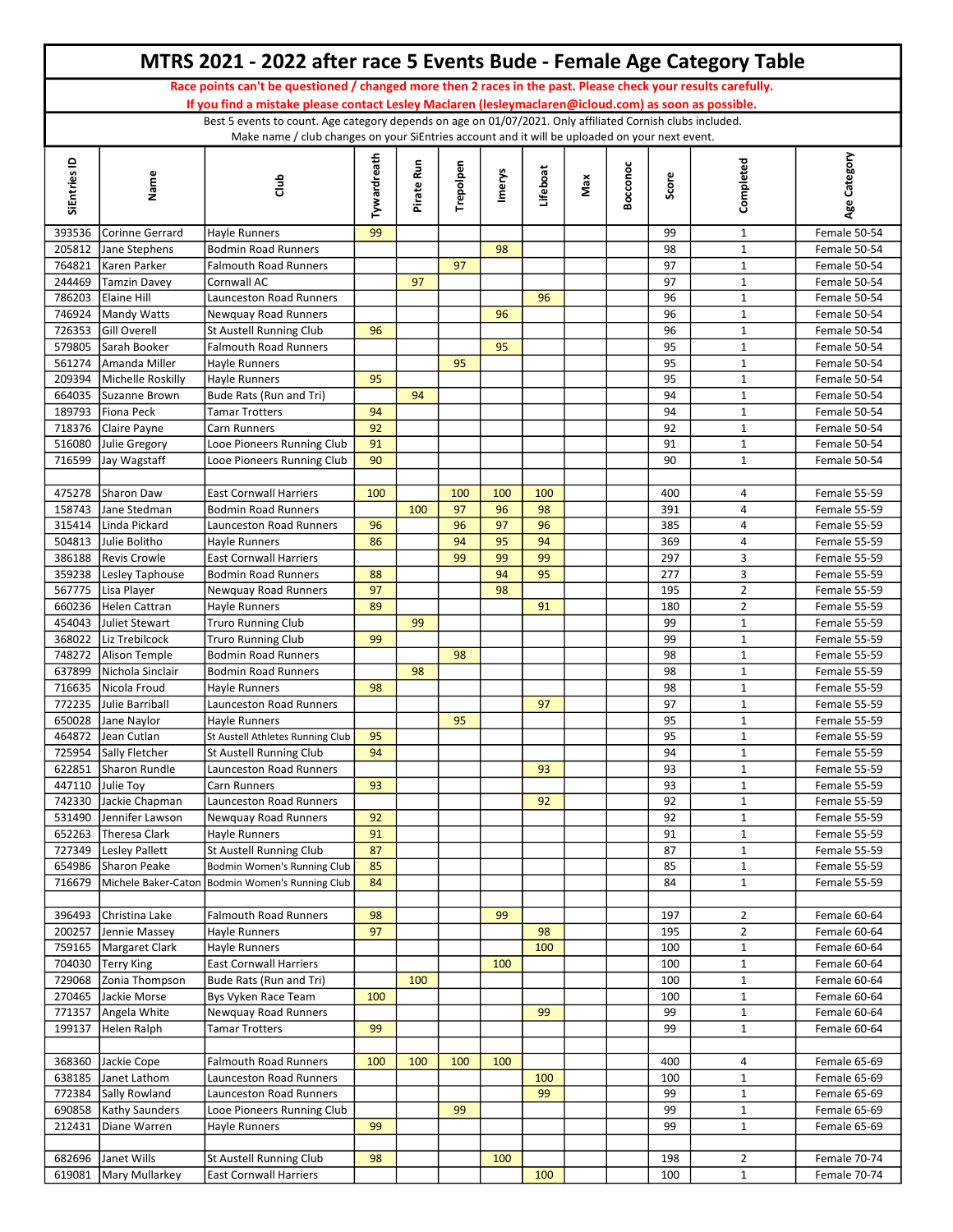|              |                   | MTRS 2021 - 2022 after race 5 Events Bude - Female Age Category Table                                         |     |               |   |        |     |   |     |              |
|--------------|-------------------|---------------------------------------------------------------------------------------------------------------|-----|---------------|---|--------|-----|---|-----|--------------|
|              |                   | Race points can't be questioned / changed more then 2 races in the past. Please check your results carefully. |     |               |   |        |     |   |     |              |
|              |                   | If you find a mistake please contact Lesley Maclaren (lesleymaclaren@icloud.com) as soon as possible.         |     |               |   |        |     |   |     |              |
|              |                   | Best 5 events to count. Age category depends on age on 01/07/2021. Only affiliated Cornish clubs included.    |     |               |   |        |     |   |     |              |
|              |                   | Make name / club changes on your SiEntries account and it will be uploaded on your next event.                |     |               |   |        |     |   |     |              |
| ≘<br>SiEntri |                   | 름                                                                                                             | ÷   | Run<br>R<br>έ | 흥 | ifebo; | Max | ∞ |     |              |
|              | 726579 Linda Tout | <b>Tamar Trotters</b>                                                                                         | 100 |               |   |        |     |   | 100 | Female 70-74 |
| 621651       | Kathran Dormer    | <b>Falmouth Road Runners</b>                                                                                  | 99  |               |   |        |     |   | 99  | Female 70-74 |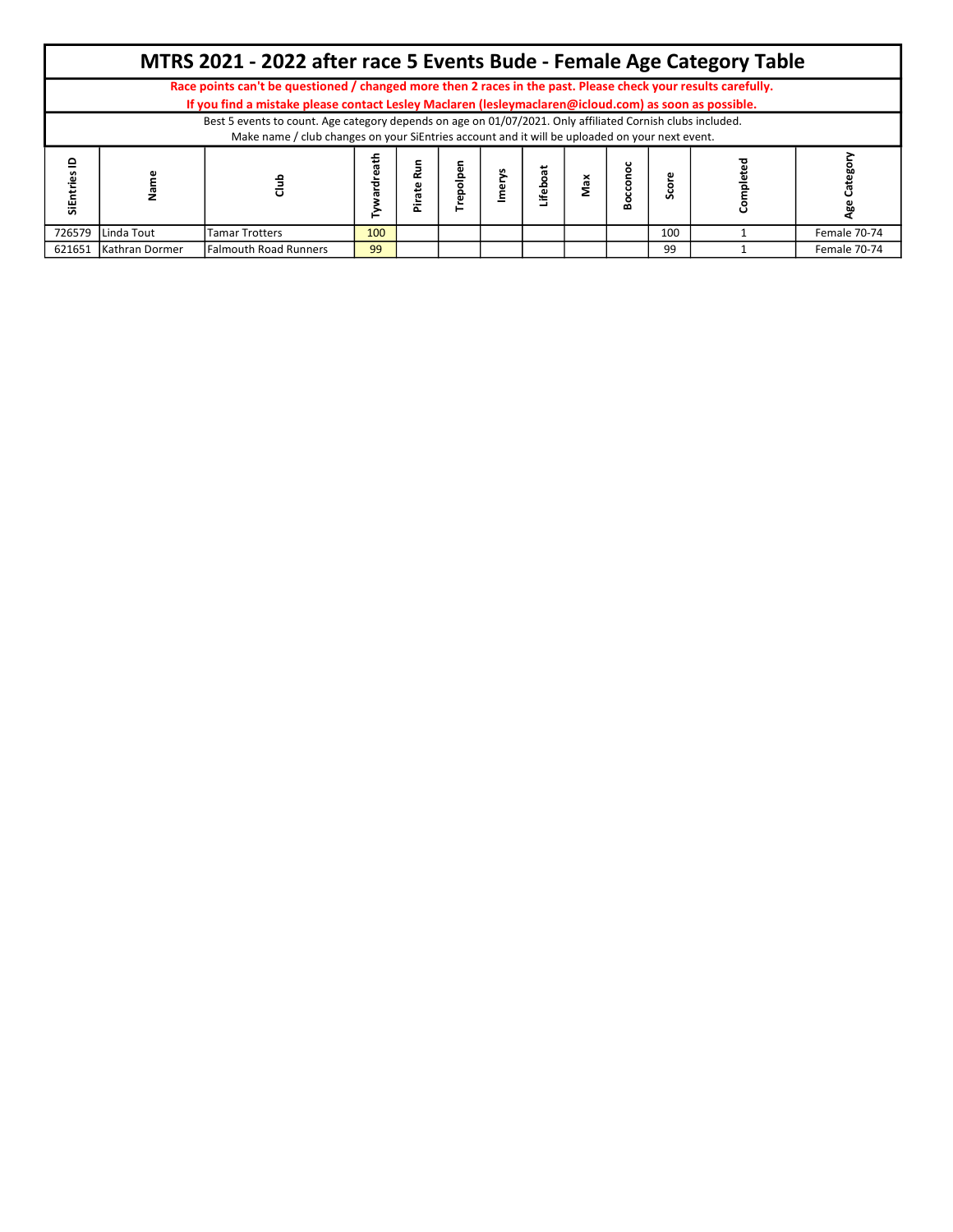|                  |                                         | MTRS 2021 - 2022 after race 5 Events Bude - Male Age Category Table                                                                                                                                                    |             |            |           |               |          |     |          |            |                              |                                |
|------------------|-----------------------------------------|------------------------------------------------------------------------------------------------------------------------------------------------------------------------------------------------------------------------|-------------|------------|-----------|---------------|----------|-----|----------|------------|------------------------------|--------------------------------|
|                  |                                         | Race points can't be questioned / changed more then 2 races in the past. Please check your results carefully.<br>If you find a mistake please contact Lesley Maclaren (lesleymaclaren@icloud.com) as soon as possible. |             |            |           |               |          |     |          |            |                              |                                |
|                  |                                         | Best 5 events to count. Age category depends on age on 01/07/2021. Only affiliated Cornish clubs included.                                                                                                             |             |            |           |               |          |     |          |            |                              |                                |
| SiEntries ID     | Name                                    | Make name / club changes on your SiEntries account and it will be uploaded on your next event.<br>d<br>d<br>d                                                                                                          | Tywardreath | Pirate Run | Trepolpen | <b>Imerys</b> | Lifeboat | Max | Bocconoc | Score      | Completed                    | Age Category                   |
| 727361           | Liam Gallantry                          | <b>East Cornwall Harriers</b>                                                                                                                                                                                          | 98          |            | 100       |               | 100      |     |          | 298        | 3                            | Male Under 35                  |
| 359030           | Robert Chirgwin                         | <b>Truro Running Club</b>                                                                                                                                                                                              |             |            | 99        | 98            | 98       |     |          | 295        | $\overline{3}$               | Male Under 35                  |
| 283244           | Mike Gilbert                            | <b>Launceston Road Runners</b>                                                                                                                                                                                         |             | 99         |           | 93            | 94       |     |          | 286        | 3                            | Male Under 35                  |
| 421010           | Michael Rooney                          | <b>Truro Running Club</b>                                                                                                                                                                                              |             |            |           | 97            | 97       |     |          | 194        | $\overline{2}$               | Male Under 35                  |
| 729331           | Ryan Marks                              | PB Running Club                                                                                                                                                                                                        | 90          |            |           | 94            |          |     |          | 184        | $\overline{2}$               | Male Under 35                  |
| 724134           | Steve Reynolds                          | <b>Truro Running Club</b>                                                                                                                                                                                              |             |            |           | 100           |          |     |          | 100        | $\mathbf 1$                  | Male Under 35                  |
| 722381           | Jago Bayley                             | <b>Truro Running Club</b>                                                                                                                                                                                              |             | 100        |           |               |          |     |          | 100        | $\mathbf{1}$                 | Male Under 35                  |
| 367740           | James Lee Brydon                        | PB Running Club                                                                                                                                                                                                        | 100         |            |           |               |          |     |          | 100        | $\mathbf{1}$                 | Male Under 35                  |
| 792409           | Lewis Stritch                           | Launceston Road Runners                                                                                                                                                                                                |             |            |           |               | 99       |     |          | 99         | $\mathbf{1}$                 | Male Under 35                  |
| 581681<br>725799 | David Tregonning<br>Charles Buscombe    | PB Running Club<br>Newquay Road Runners                                                                                                                                                                                | 99          |            |           | 99            |          |     |          | 99<br>99   | $\mathbf{1}$<br>$\mathbf{1}$ | Male Under 35<br>Male Under 35 |
| 716585           | Paul Johnson                            | St Austell Running Club                                                                                                                                                                                                | 97          |            |           |               |          |     |          | 97         | 1                            | Male Under 35                  |
| 756482           | Jordan Frapwell                         | Newquay Road Runners                                                                                                                                                                                                   |             |            |           |               | 96       |     |          | 96         | $\mathbf{1}$                 | Male Under 35                  |
| 688769           | Liam O'Neill                            | <b>Havle Runners</b>                                                                                                                                                                                                   |             |            |           | 96            |          |     |          | 96         | $\mathbf{1}$                 | Male Under 35                  |
| 383884           | Chris Madeley                           | <b>Bodmin Road Runners</b>                                                                                                                                                                                             | 96          |            |           |               |          |     |          | 96         | $\mathbf{1}$                 | Male Under 35                  |
| 449918           | Andrew Blizzard                         | <b>Truro Running Club</b>                                                                                                                                                                                              |             |            |           |               | 95       |     |          | 95         | $\mathbf{1}$                 | Male Under 35                  |
| 772582           | Thomas Halton                           | St Austell Running Club                                                                                                                                                                                                |             |            |           | 95            |          |     |          | 95         | $\mathbf{1}$                 | Male Under 35                  |
| 712790           | Charlie Mitchell                        | <b>Falmouth Road Runners</b>                                                                                                                                                                                           | 95          |            |           |               |          |     |          | 95         | $\mathbf{1}$                 | Male Under 35                  |
| 716532           | Morgan Squire                           | Newquay & Par AC                                                                                                                                                                                                       | 94          |            |           |               |          |     |          | 94         | $\mathbf{1}$                 | Male Under 35                  |
| 787306           | David Parish                            | Launceston Road Runners                                                                                                                                                                                                |             |            |           |               | 93       |     |          | 93         | $\mathbf{1}$                 | Male Under 35                  |
| 571278           |                                         | Mathew Henderson St Austell Running Club                                                                                                                                                                               | 93          |            |           |               |          |     |          | 93         | $\mathbf{1}$                 | Male Under 35                  |
|                  | 727254 Luke Hopper                      | Newquay & Par AC                                                                                                                                                                                                       | 92          |            |           |               |          |     |          | 92         | $\mathbf{1}$                 | Male Under 35                  |
| 729192<br>719222 | Jake Freeland                           | Hayle Runners                                                                                                                                                                                                          | 91<br>89    |            |           |               |          |     |          | 91<br>89   | $\mathbf{1}$<br>$\mathbf{1}$ | Male Under 35                  |
|                  | James Stephens                          | <b>St Austell Running Club</b>                                                                                                                                                                                         |             |            |           |               |          |     |          |            |                              | Male Under 35                  |
|                  | 365898 Andrew Key                       | Carn Runners                                                                                                                                                                                                           | 98          | 100        |           | 99            | 99       |     |          | 396        | 4                            | Male 35-39                     |
| 309275           | Ben Harding                             | <b>East Cornwall Harriers</b>                                                                                                                                                                                          |             |            | 98        | 97            | 98       |     |          | 293        | 3                            | Male 35-39                     |
|                  | 205932 Dave Cudby                       | <b>Truro Running Club</b>                                                                                                                                                                                              |             |            | 96        | 100           |          |     |          | 196        | $\overline{2}$               | Male 35-39                     |
| 747780           | Chris Chirgwin                          | <b>Truro Running Club</b>                                                                                                                                                                                              |             |            |           | 96            | 97       |     |          | 193        | $\overline{2}$               | Male 35-39                     |
| 741008           | James Danks                             | <b>Falmouth Road Runners</b>                                                                                                                                                                                           |             |            | 95        |               | 95       |     |          | 190        | $\overline{2}$               | Male 35-39                     |
| 200128           | Jamie Masters                           | St Austell Running Club                                                                                                                                                                                                |             |            |           |               | 100      |     |          | 100        | $\mathbf{1}$                 | Male 35-39                     |
|                  | 711779 Tim van Berkel                   | <b>Truro Running Club</b>                                                                                                                                                                                              |             |            | 100       |               |          |     |          | 100        | $\mathbf{1}$                 | Male 35-39                     |
|                  | 214831   Tom Howell                     | Mile High                                                                                                                                                                                                              | 100         |            |           |               |          |     |          | 100        | $\mathbf{1}$                 | Male 35-39                     |
| 494222           | Dave Hannah                             | <b>East Cornwall Harriers</b>                                                                                                                                                                                          |             |            | 99        |               |          |     |          | 99         | $\mathbf{1}$                 | Male 35-39                     |
| 573951           | Kelvin Moyse                            | Bude Rats (Run and Tri)                                                                                                                                                                                                |             | 99         |           |               |          |     |          | 99         | $\mathbf{1}$                 | Male 35-39                     |
| 358924           | Mark Deacon                             | Looe Pioneers Running Club                                                                                                                                                                                             | 99          |            |           |               |          |     |          | 99         | $\mathbf{1}$                 | Male 35-39                     |
| 579589<br>639044 | Mark Gilbert<br>Matt Davies             | Newquay Road Runners<br><b>East Cornwall Harriers</b>                                                                                                                                                                  |             |            | 97        | 98            |          |     |          | 98<br>97   | $\mathbf{1}$<br>$\mathbf{1}$ | Male 35-39<br>Male 35-39       |
|                  | 726626 Neil Carter                      | Newquay Road Runners                                                                                                                                                                                                   | 97          |            |           |               |          |     |          | 97         | $\mathbf{1}$                 | Male 35-39                     |
| 771633           | Benjamin Jarram                         | Launceston Road Runners                                                                                                                                                                                                |             |            |           |               | 96       |     |          | 96         | $\mathbf{1}$                 | Male 35-39                     |
| 533207           | David Harley                            | St Austell Running Club                                                                                                                                                                                                | 96          |            |           |               |          |     |          | 96         | $\mathbf{1}$                 | Male 35-39                     |
| 688699           | Pete Walker                             | <b>Truro Running Club</b>                                                                                                                                                                                              |             |            |           | 95            |          |     |          | 95         | $\mathbf{1}$                 | Male 35-39                     |
| 514188           | James Davies                            | <b>Truro Running Club</b>                                                                                                                                                                                              | 95          |            |           |               |          |     |          | 95         | $\mathbf{1}$                 | Male 35-39                     |
| 435811           | Shane Meehan                            | St Austell Athletes Running Club                                                                                                                                                                                       |             |            |           | 94            |          |     |          | 94         | $\mathbf{1}$                 | Male 35-39                     |
| 784708           | Stephen Hill                            | St Austell Running Club                                                                                                                                                                                                |             |            |           | 93            |          |     |          | 93         | $\mathbf{1}$                 | Male 35-39                     |
| 587548           | Ross Buscombe                           | St Austell Running Club                                                                                                                                                                                                | 93          |            |           |               |          |     |          | 93         | $\mathbf{1}$                 | Male 35-39                     |
|                  | 777415   Matt Prowse                    | St Austell Athletes Running Club                                                                                                                                                                                       |             |            |           | 92            |          |     |          | 92         | $\mathbf{1}$                 | Male 35-39                     |
|                  | 470028 Paul Trudgeon                    | St Austell Athletes Running Club                                                                                                                                                                                       | 92          |            |           |               |          |     |          | 92         | $\mathbf{1}$                 | Male 35-39                     |
|                  | 159636 Rob Wallbank                     | St Austell Running Club                                                                                                                                                                                                | 91          |            |           |               |          |     |          | 91         | $\mathbf{1}$                 | Male 35-39                     |
| 568631           | Shannon Elding                          | PB Running Club                                                                                                                                                                                                        | 90          |            |           |               |          |     |          | 90         | $\mathbf{1}$                 | Male 35-39                     |
|                  |                                         |                                                                                                                                                                                                                        |             |            |           |               |          |     |          |            |                              |                                |
|                  | 472929 Andy Davis<br>634212 Gregory May | Bude Rats (Run and Tri)<br>Carn Runners                                                                                                                                                                                | 96<br>91    | 100        | 96        | 97<br>95      | 98<br>97 |     |          | 391<br>379 | 4<br>4                       | Male 40-44<br>Male 40-44       |
|                  | 501552 Alex Marples                     | <b>Truro Running Club</b>                                                                                                                                                                                              |             |            | 100       | 100           | 100      |     |          | 300        | 3                            | Male 40-44                     |
| 215095           | James Youlden                           | <b>St Austell Running Club</b>                                                                                                                                                                                         | 98          |            |           | 96            | 99       |     |          | 293        | $\mathbf{3}$                 | Male 40-44                     |
|                  | 285345 Steve Tregidgo                   | <b>St Austell Running Club</b>                                                                                                                                                                                         |             |            | 94        | 92            | 95       |     |          | 281        | $\mathbf{3}$                 | Male 40-44                     |
| 691616           | Tom Brunet-Chugg                        | St Austell Running Club                                                                                                                                                                                                | 100         |            |           | 99            |          |     |          | 199        | $\overline{2}$               | Male 40-44                     |
| 684603           | Mark Bennetts                           | St Austell Athletes Running Club                                                                                                                                                                                       | 92          |            |           | 94            |          |     |          | 186        | $\overline{2}$               | Male 40-44                     |
|                  | 107942 James Turner                     | <b>Truro Running Club</b>                                                                                                                                                                                              |             |            | 99        |               |          |     |          | 99         | $\mathbf{1}$                 | Male 40-44                     |
|                  |                                         |                                                                                                                                                                                                                        |             |            |           |               |          |     |          |            |                              |                                |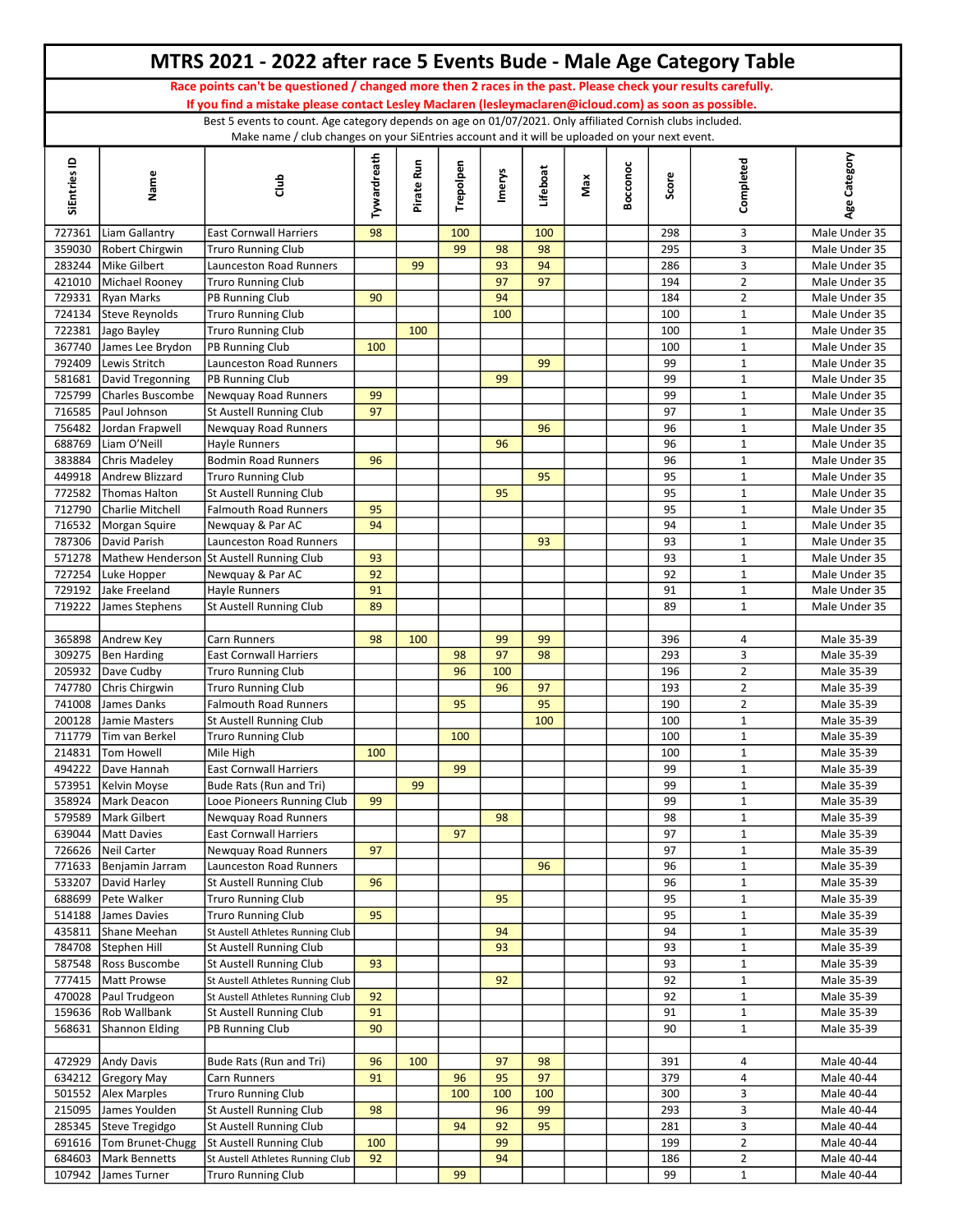|                  |                                     | MTRS 2021 - 2022 after race 5 Events Bude - Male Age Category Table                                                                                                                                                 |             |            |           |               |          |     |          |          |                              |                          |
|------------------|-------------------------------------|---------------------------------------------------------------------------------------------------------------------------------------------------------------------------------------------------------------------|-------------|------------|-----------|---------------|----------|-----|----------|----------|------------------------------|--------------------------|
|                  |                                     | Race points can't be questioned / changed more then 2 races in the past. Please check your results carefully.                                                                                                       |             |            |           |               |          |     |          |          |                              |                          |
|                  |                                     | If you find a mistake please contact Lesley Maclaren (lesleymaclaren@icloud.com) as soon as possible.<br>Best 5 events to count. Age category depends on age on 01/07/2021. Only affiliated Cornish clubs included. |             |            |           |               |          |     |          |          |                              |                          |
|                  |                                     | Make name / club changes on your SiEntries account and it will be uploaded on your next event.                                                                                                                      |             |            |           |               |          |     |          |          |                              |                          |
| SiEntries ID     | Name                                | Club                                                                                                                                                                                                                | Tywardreath | Pirate Run | Trepolpen | <b>Imerys</b> | Lifeboat | Max | Bocconoc | Score    | Completed                    | Age Category             |
| 623453           | Darren Roose                        | Newquay Road Runners                                                                                                                                                                                                | 99          |            |           |               |          |     |          | 99       | $\mathbf{1}$                 | Male 40-44               |
| 435484           | Andrew Martin                       | Mile High                                                                                                                                                                                                           |             |            |           | 98            |          |     |          | 98       | $\mathbf{1}$                 | Male 40-44               |
| 382036           | Richard Chynoweth                   | <b>Truro Running Club</b>                                                                                                                                                                                           |             |            | 98        |               |          |     |          | 98       | $\mathbf{1}$                 | Male 40-44               |
| 657568           | Andrew James                        | Hayle Runners                                                                                                                                                                                                       |             |            | 97        |               |          |     |          | 97       | $\mathbf{1}$                 | Male 40-44               |
| 367296           | Richard Hosken                      | St Austell Athletes Running Club                                                                                                                                                                                    | 97          |            |           |               |          |     |          | 97       | $\mathbf{1}$                 | Male 40-44               |
| 445308<br>198135 | Ben Rogers<br>Thomas Moore          | Bude Rats (Run and Tri)<br><b>Truro Running Club</b>                                                                                                                                                                |             |            | 95        |               | 96       |     |          | 96<br>95 | $\mathbf{1}$<br>$\mathbf{1}$ | Male 40-44<br>Male 40-44 |
| 542516           | Oliver Pool                         | Truro Running Club                                                                                                                                                                                                  | 95          |            |           |               |          |     |          | 95       | $\mathbf{1}$                 | Male 40-44               |
| 551880           | Chris Underwood                     | Bude Rats (Run and Tri)                                                                                                                                                                                             |             |            |           |               | 94       |     |          | 94       | $\mathbf{1}$                 | Male 40-44               |
| 633096           | Clive Finnimore                     | Looe Pioneers Running Club                                                                                                                                                                                          | 94          |            |           |               |          |     |          | 94       | $\mathbf 1$                  | Male 40-44               |
| 606131           | John Beard                          | Newquay Road Runners                                                                                                                                                                                                |             |            |           | 93            |          |     |          | 93       | $\mathbf{1}$                 | Male 40-44               |
| 355794           | Steven Lee                          | St Austell Athletes Running Club                                                                                                                                                                                    | 93          |            |           |               |          |     |          | 93       | $\mathbf{1}$                 | Male 40-44               |
| 498588           | Mike Dowrick                        | Cornwall AC                                                                                                                                                                                                         |             |            | 100       | 99            | 99       |     |          | 298      | 3                            | Male 45-49               |
| 511579           | Grahame Mace                        | Looe Pioneers Running Club                                                                                                                                                                                          | 88          |            | 99        | 95            |          |     |          | 282      | 3                            | Male 45-49               |
| 454479           | Antony Jarvis                       | PB Running Club                                                                                                                                                                                                     |             | 100        |           |               | 100      |     |          | 200      | $\overline{2}$               | Male 45-49               |
| 303051           | David Wilcox                        | <b>Truro Running Club</b>                                                                                                                                                                                           | 94          |            | 98        |               |          |     |          | 192      | $\overline{2}$               | Male 45-49               |
|                  | 558623   Marty Barnfield            | <b>Bodmin Road Runners</b>                                                                                                                                                                                          |             |            |           | 96            | 94       |     |          | 190      | $\overline{2}$               | Male 45-49               |
| 682882           | Rob Standing                        | <b>Truro Running Club</b>                                                                                                                                                                                           |             |            |           | 100           |          |     |          | 100      | $\mathbf{1}$                 | Male 45-49               |
| 728269           | Darren Orchard                      | PB Running Club                                                                                                                                                                                                     | 100         |            |           |               |          |     |          | 100      | $\mathbf{1}$                 | Male 45-49               |
| 208656           | Jonny Colaco                        | Newquay Road Runners                                                                                                                                                                                                | 99          |            |           |               |          |     |          | 99       | $\mathbf{1}$                 | Male 45-49               |
| 724187<br>465485 | Ralph Graves                        | <b>Truro Running Club</b>                                                                                                                                                                                           |             |            |           |               | 98       |     |          | 98       | $\mathbf{1}$<br>$\mathbf{1}$ | Male 45-49               |
| 209372           | Jason Bayly<br>Simon Williams       | Newquay Road Runners<br>Newquay & Par AC                                                                                                                                                                            | 98          |            |           | 98            |          |     |          | 98<br>98 | $\mathbf{1}$                 | Male 45-49<br>Male 45-49 |
| 675675           | Carl Murphy                         | Mile High                                                                                                                                                                                                           |             |            |           |               | 97       |     |          | 97       | $\mathbf{1}$                 | Male 45-49               |
|                  | 667145   Marc Bayly                 | Newquay Road Runners                                                                                                                                                                                                |             |            |           | 97            |          |     |          | 97       | $\mathbf{1}$                 | Male 45-49               |
| 581575           | Dan Howes                           | PB Running Club                                                                                                                                                                                                     | 97          |            |           |               |          |     |          | 97       | $\mathbf{1}$                 | Male 45-49               |
| 618474           | Craig Harper                        | Bude Rats (Run and Tri)                                                                                                                                                                                             |             |            |           |               | 96       |     |          | 96       | $\mathbf{1}$                 | Male 45-49               |
| 446463           | Mark Knight                         | Newquay & Par AC                                                                                                                                                                                                    | 96          |            |           |               |          |     |          | 96       | $\mathbf{1}$                 | Male 45-49               |
| 718299           | Jonathan Berridge                   | <b>Truro Running Club</b>                                                                                                                                                                                           |             |            |           |               | 95       |     |          | 95       | $\mathbf{1}$                 | Male 45-49               |
| 555109           | Dale Staff                          | Looe Pioneers Running Club                                                                                                                                                                                          | 95          |            |           |               |          |     |          | 95       | $\mathbf{1}$                 | Male 45-49               |
|                  | 784604 Andy Cloke                   | Bude Rats (Run and Tri)                                                                                                                                                                                             |             |            |           |               | 93       |     |          | 93       | $\mathbf{1}$                 | Male 45-49               |
| 775389           | 283155 Lee Williams                 | St Austell Athletes Running Club<br><b>Launceston Road Runners</b>                                                                                                                                                  | 93          |            |           |               | 92       |     |          | 93<br>92 | $\mathbf{1}$                 | Male 45-49<br>Male 45-49 |
| 344993           | Adam Paynter<br>Barry Osborne       | PB Running Club                                                                                                                                                                                                     | 92          |            |           |               |          |     |          | 92       | $\mathbf{1}$<br>$\mathbf{1}$ | Male 45-49               |
| 622914           | Wayne Rundle                        | <b>Launceston Road Runners</b>                                                                                                                                                                                      |             |            |           |               | 91       |     |          | 91       | $\mathbf{1}$                 | Male 45-49               |
| 283380           | Ross Lawry                          | St Austell Running Club                                                                                                                                                                                             | 91          |            |           |               |          |     |          | 91       | $\mathbf 1$                  | Male 45-49               |
|                  | 283686 Nick Harrison                | Launceston Road Runners                                                                                                                                                                                             |             |            |           |               | 90       |     |          | 90       | $\mathbf{1}$                 | Male 45-49               |
| 730749           | Simon Pollard                       | St Austell Athletes Running Club                                                                                                                                                                                    | 90          |            |           |               |          |     |          | 90       | $\mathbf{1}$                 | Male 45-49               |
| 515061           | Steven Jenkin                       | Cornwall AC                                                                                                                                                                                                         | 89          |            |           |               |          |     |          | 89       | $\mathbf{1}$                 | Male 45-49               |
| 283679           | Andrew Jay                          | St Austell Running Club                                                                                                                                                                                             | 87          |            |           |               |          |     |          | 87       | $\mathbf{1}$                 | Male 45-49               |
|                  | 338186 Adrian Bolt                  | <b>Truro Running Club</b>                                                                                                                                                                                           | 88          | 97         | 95        | 92            | 92       |     |          | 464      | 5                            | Male 50-54               |
|                  | 209056 Colin Bathe                  | <b>Truro Running Club</b>                                                                                                                                                                                           | 99          |            | 99        | 98            | 99       |     |          | 395      | 4                            | Male 50-54               |
|                  | 435179 Stuart Colwill               | Bude Rats (Run and Tri)                                                                                                                                                                                             | 97          | 99         |           |               | 95       |     |          | 291      | 3                            | Male 50-54               |
|                  | 272316   Donal Breen                | Truro Running Club                                                                                                                                                                                                  |             |            | 96        | 95            | 96       |     |          | 287      | 3                            | Male 50-54               |
|                  | 248258 Adrian Ball                  | Cornwall AC                                                                                                                                                                                                         | 100         |            | 100       |               |          |     |          | 200      | $\overline{2}$               | Male 50-54               |
|                  | 216330 Darren Squire                | St Austell Athletes Running Club                                                                                                                                                                                    | 98          |            |           | 97            |          |     |          | 195      | $\overline{2}$               | Male 50-54               |
|                  | 476839 Jeremy Brown                 | Bude Rats (Run and Tri)                                                                                                                                                                                             |             |            |           |               | 100      |     |          | 100      | $\mathbf{1}$                 | Male 50-54               |
| 159593           | Gary Richards                       | Cornwall AC                                                                                                                                                                                                         |             |            |           | 100           |          |     |          | 100      | $\mathbf{1}$                 | Male 50-54               |
|                  | 420966   Mike Tunney                | Bude Rats (Run and Tri)                                                                                                                                                                                             |             | 100        |           |               |          |     |          | 100      | $\mathbf{1}$                 | Male 50-54               |
| 471881           | Steven Brown<br>260352 Ian Gronwalt | <b>Falmouth Road Runners</b><br>PB Running Club                                                                                                                                                                     |             |            |           | 99            | 98       |     |          | 99<br>98 | $\mathbf{1}$<br>$\mathbf{1}$ | Male 50-54<br>Male 50-54 |
| 614302           | Chris Parker                        | <b>Falmouth Road Runners</b>                                                                                                                                                                                        |             |            | 98        |               |          |     |          | 98       | $\mathbf{1}$                 | Male 50-54               |
|                  | 735830 Crispin Brabner              | <b>Tamar Trotters</b>                                                                                                                                                                                               |             | 98         |           |               |          |     |          | 98       | $\mathbf{1}$                 | Male 50-54               |
|                  | 545360 Neil Helson                  | St Austell Athletes Running Club                                                                                                                                                                                    |             |            |           |               | 97       |     |          | 97       | $\mathbf{1}$                 | Male 50-54               |
|                  | 359133   Peter McAughey             | Launceston Road Runners                                                                                                                                                                                             |             |            | 97        |               |          |     |          | 97       | $\mathbf{1}$                 | Male 50-54               |
|                  | 459730 Martin Penney                | Bys Vyken Race Team                                                                                                                                                                                                 |             |            |           | 96            |          |     |          | 96       | $\mathbf{1}$                 | Male 50-54               |
|                  | 516973 Paul Allan                   | Hayle Runners                                                                                                                                                                                                       | 96          |            |           |               |          |     |          | 96       | $\mathbf{1}$                 | Male 50-54               |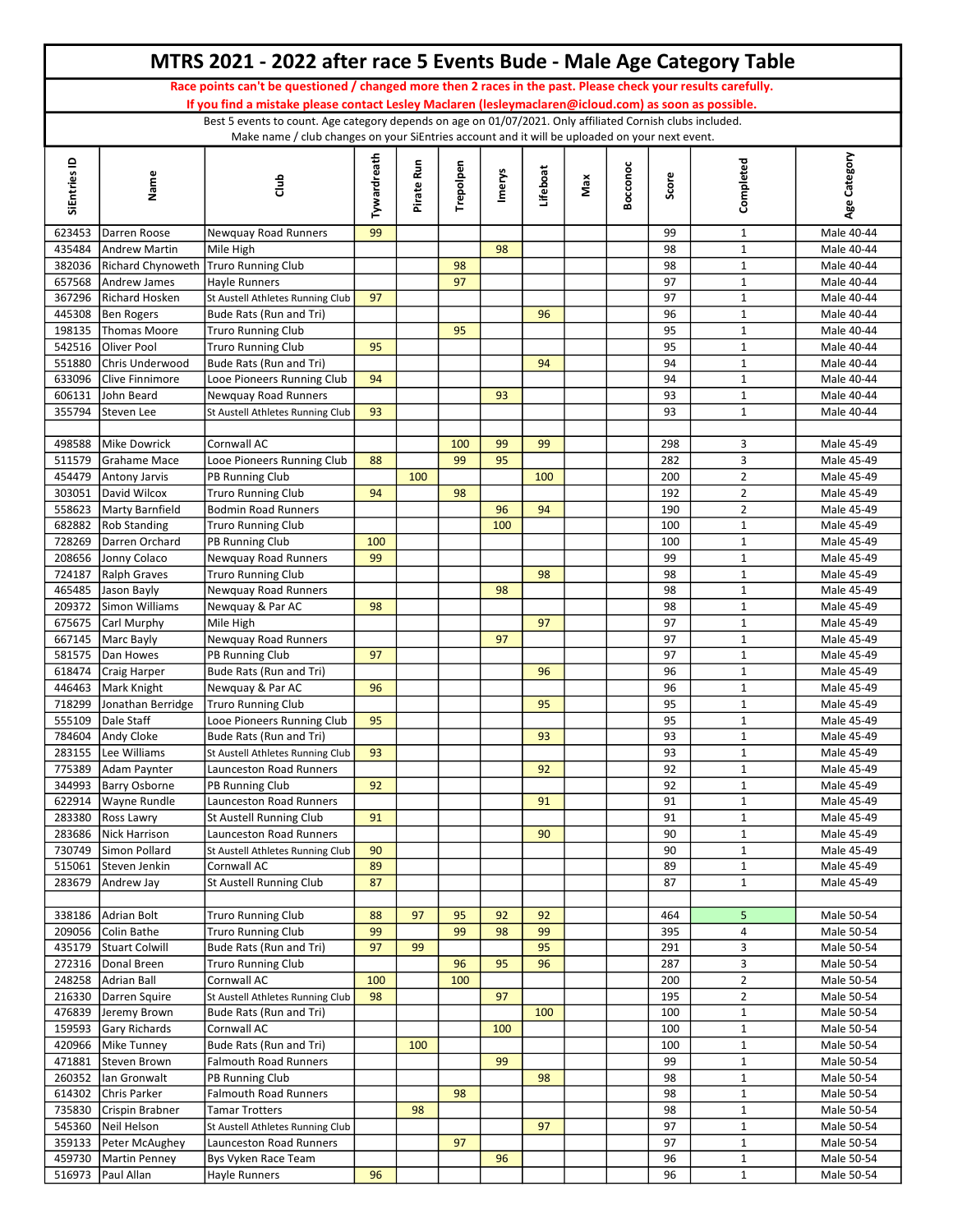|                  |                                                  | MTRS 2021 - 2022 after race 5 Events Bude - Male Age Category Table                                                                                                                                                    |             |            |           |        |           |     |          |            |                                  |                          |
|------------------|--------------------------------------------------|------------------------------------------------------------------------------------------------------------------------------------------------------------------------------------------------------------------------|-------------|------------|-----------|--------|-----------|-----|----------|------------|----------------------------------|--------------------------|
|                  |                                                  | Race points can't be questioned / changed more then 2 races in the past. Please check your results carefully.<br>If you find a mistake please contact Lesley Maclaren (lesleymaclaren@icloud.com) as soon as possible. |             |            |           |        |           |     |          |            |                                  |                          |
|                  |                                                  | Best 5 events to count. Age category depends on age on 01/07/2021. Only affiliated Cornish clubs included.                                                                                                             |             |            |           |        |           |     |          |            |                                  |                          |
| SiEntries ID     | Name                                             | Make name / club changes on your SiEntries account and it will be uploaded on your next event.<br>Club                                                                                                                 | Tywardreath | Pirate Run | Trepolpen | Imerys | Lifeboat  | Max | Bocconoc | Score      | Completed                        | Age Category             |
| 717870           |                                                  | Marc David De Zorzi St Austell Running Club                                                                                                                                                                            | 95          |            |           |        |           |     |          | 95         | $\mathbf{1}$                     | Male 50-54               |
| 478572           | Stuart Lockyer                                   | Bude Rats (Run and Tri)                                                                                                                                                                                                |             |            |           |        | 94        |     |          | 94         | $\mathbf{1}$                     | Male 50-54               |
| 354636           | Craig Vaughnley                                  | <b>East Cornwall Harriers</b>                                                                                                                                                                                          |             |            |           | 94     |           |     |          | 94         | $\mathbf{1}$                     | Male 50-54               |
| 728589           | Darren Hardwick                                  | Looe Pioneers Running Club                                                                                                                                                                                             | 94          |            |           |        |           |     |          | 94         | $\mathbf{1}$                     | Male 50-54               |
| 663857<br>574810 | Merlin Keating<br>Mark Tregenza                  | St Austell Athletes Running Club<br><b>St Austell Running Club</b>                                                                                                                                                     |             |            |           | 93     | 93        |     |          | 93<br>93   | $\mathbf{1}$<br>$\mathbf{1}$     | Male 50-54<br>Male 50-54 |
| 720468           | David Mellor                                     | <b>St Austell Running Club</b>                                                                                                                                                                                         | 93          |            |           |        |           |     |          | 93         | $\mathbf{1}$                     | Male 50-54               |
| 206194           | Richard Boucher                                  | <b>Hayle Runners</b>                                                                                                                                                                                                   | 92          |            |           |        |           |     |          | 92         | $\mathbf{1}$                     | Male 50-54               |
| 716601           | Martin Gregory                                   | Looe Pioneers Running Club                                                                                                                                                                                             | 91          |            |           |        |           |     |          | 91         | $\mathbf{1}$                     | Male 50-54               |
|                  | 206038 Martin Trethewey                          | <b>St Austell Running Club</b>                                                                                                                                                                                         | 90          |            |           |        |           |     |          | 90         | $\mathbf{1}$                     | Male 50-54               |
| 717278           | Dale Clarke                                      | Hayle Runners                                                                                                                                                                                                          | 89          |            |           |        |           |     |          | 89         | $\mathbf{1}$                     | Male 50-54               |
| 366792           | Nigel Reddicliffe                                | Launceston Road Runners                                                                                                                                                                                                |             | 100        |           | 99     | 100       |     |          | 299        | 3                                | Male 55-59               |
| 145005           | Andrew Ferguson                                  | <b>Truro Running Club</b>                                                                                                                                                                                              | 97          |            | 97        | 98     |           |     |          | 292        | 3                                | Male 55-59               |
| 215086           | Robin Watson                                     | <b>Falmouth Road Runners</b>                                                                                                                                                                                           | 99          |            | 100       |        |           |     |          | 199        | $\overline{2}$                   | Male 55-59               |
| 657978           | Andy Stallard                                    | <b>Truro Running Club</b>                                                                                                                                                                                              |             |            |           | 100    |           |     |          | 100        | $\mathbf{1}$                     | Male 55-59               |
|                  | 723213   Nigel Gardiner                          | Bude Rats (Run and Tri)                                                                                                                                                                                                |             |            |           |        | 99        |     |          | 99         | $\mathbf{1}$                     | Male 55-59               |
|                  | 748270   lan Temple                              | <b>Bodmin Road Runners</b>                                                                                                                                                                                             |             |            | 99        |        |           |     |          | 99         | $\mathbf{1}$                     | Male 55-59               |
|                  | 670739 Paul Diffey                               | Bude Rats (Run and Tri)                                                                                                                                                                                                |             | 99         |           |        |           |     |          | 99         | $\mathbf{1}$                     | Male 55-59               |
| 425427<br>315450 | Nick Page<br>David Philp                         | <b>East Cornwall Harriers</b><br><b>East Cornwall Harriers</b>                                                                                                                                                         |             |            | 98        |        | 98        |     |          | 98<br>98   | $\mathbf{1}$<br>$\mathbf{1}$     | Male 55-59<br>Male 55-59 |
|                  | 471808 Mark Sweeney                              | <b>St Austell Running Club</b>                                                                                                                                                                                         | 98          |            |           |        |           |     |          | 98         | $\mathbf{1}$                     | Male 55-59               |
| 690504           | Sean Taylor                                      | <b>Bodmin Road Runners</b>                                                                                                                                                                                             |             |            |           |        | 97        |     |          | 97         | $\mathbf{1}$                     | Male 55-59               |
|                  | 392337   Matt Phillips                           | St Austell Running Club                                                                                                                                                                                                |             |            |           | 97     |           |     |          | 97         | $\mathbf{1}$                     | Male 55-59               |
| 183240           | Andrew Sims                                      | <b>East Cornwall Harriers</b>                                                                                                                                                                                          |             |            | 96        |        |           |     |          | 96         | $\mathbf{1}$                     | Male 55-59               |
| 605782           | Paul Oliver                                      | <b>Falmouth Road Runners</b>                                                                                                                                                                                           | 96          |            |           |        |           |     |          | 96         | $\mathbf{1}$                     | Male 55-59               |
| 386679           | David Brown                                      | St Petroc's Dragons Triathlon Club Bodmin                                                                                                                                                                              | 95          |            |           |        |           |     |          | 95         | $\mathbf{1}$                     | Male 55-59               |
| 716604<br>728572 | Matthew Faull<br>Anthony Burrows                 | St Austell Running Club<br><b>Hayle Runners</b>                                                                                                                                                                        | 94<br>93    |            |           |        |           |     |          | 94<br>93   | $\mathbf{1}$<br>$\mathbf{1}$     | Male 55-59<br>Male 55-59 |
| 658687           | Stephen Pitcher                                  | <b>MudCrew Running</b>                                                                                                                                                                                                 | 92          |            |           |        |           |     |          | 92         | $\mathbf{1}$                     | Male 55-59               |
|                  |                                                  |                                                                                                                                                                                                                        |             |            |           |        |           |     |          |            |                                  |                          |
|                  | 716751 Jon Eldon                                 | <b>Hayle Runners</b>                                                                                                                                                                                                   | 100         | 100        | 100       | 100    | 100       |     |          | 500        | 5                                | Male 60-64               |
|                  | 308760 Peter Allen                               | Newquay Road Runners                                                                                                                                                                                                   | 99          | 98         | 99        | 99     | 99        |     |          | 494        | 5                                | Male 60-64               |
| 450571           | Robert Willcocks                                 | <b>Falmouth Road Runners</b>                                                                                                                                                                                           | 92          | 94         | 97        | 94     | 93        |     |          | 470        | 5 <sub>5</sub>                   | Male 60-64               |
|                  | 505729 Dave Pickard                              | Launceston Road Runners                                                                                                                                                                                                |             |            | 98        | 97     | 94        |     |          | 289        | 3                                | Male 60-64               |
| 527316<br>623694 | Nigel Grant<br>James Rooney                      | Bude Rats (Run and Tri)<br>Bude Rats (Run and Tri)                                                                                                                                                                     | 98          | 96         |           |        | 97<br>96  |     |          | 195<br>192 | $\overline{2}$<br>$\overline{2}$ | Male 60-64<br>Male 60-64 |
| 533489           | Trevor Lee                                       | <b>Truro Running Club</b>                                                                                                                                                                                              |             | 97         |           | 95     |           |     |          | 192        | $\overline{2}$                   | Male 60-64               |
| 667674           | Pete Higham                                      | <b>Falmouth Road Runners</b>                                                                                                                                                                                           | 93          |            |           | 96     |           |     |          | 189        | $\overline{2}$                   | Male 60-64               |
| 659414           | Robert Bolitho                                   | Hayle Runners                                                                                                                                                                                                          | 90          |            |           |        | 92        |     |          | 182        | $\overline{2}$                   | Male 60-64               |
|                  | 215296 Steve Baker                               | <b>Tamar Trotters</b>                                                                                                                                                                                                  |             | 99         |           |        |           |     |          | 99         | $\mathbf{1}$                     | Male 60-64               |
| 788727           | Ian Crowle                                       | <b>East Cornwall Harriers</b>                                                                                                                                                                                          |             |            |           |        | 98        |     |          | 98         | $\mathbf{1}$                     | Male 60-64               |
| 281390           | Mark Tamblyn                                     | <b>Falmouth Road Runners</b>                                                                                                                                                                                           |             |            |           | 98     |           |     |          | 98         | $\mathbf{1}$                     | Male 60-64               |
| 717137<br>729059 | Andy Moore<br>Gordon Adie                        | Hayle Runners<br><b>Truro Running Club</b>                                                                                                                                                                             | 97<br>96    |            |           |        |           |     |          | 97<br>96   | $\mathbf{1}$<br>$\mathbf{1}$     | Male 60-64<br>Male 60-64 |
| 417090           | Mike Bawden                                      | Carn Runners                                                                                                                                                                                                           |             |            |           |        | 95        |     |          | 95         | $\mathbf{1}$                     | Male 60-64               |
|                  | 218618 Nick Cleaver                              | Bude Rats (Run and Tri)                                                                                                                                                                                                |             | 95         |           |        |           |     |          | 95         | $\mathbf{1}$                     | Male 60-64               |
|                  | 392806 Nicky Morse                               | Bys Vyken Race Team                                                                                                                                                                                                    | 95          |            |           |        |           |     |          | 95         | $\mathbf{1}$                     | Male 60-64               |
|                  | 210339   Mark Colton-Taylor   Truro Running Club |                                                                                                                                                                                                                        | 94          |            |           |        |           |     |          | 94         | $\mathbf{1}$                     | Male 60-64               |
| 717630           | Steve Menear                                     | <b>St Austell Running Club</b>                                                                                                                                                                                         | 91          |            |           |        |           |     |          | 91         | $\mathbf{1}$                     | Male 60-64               |
|                  |                                                  |                                                                                                                                                                                                                        |             |            |           |        |           |     |          |            |                                  |                          |
| 350003           | John Tilley<br>315573 lain Walker                | <b>Bodmin Road Runners</b><br><b>St Austell Running Club</b>                                                                                                                                                           | 97          | 100        | 99<br>100 | 99     | 97<br>100 |     |          | 393<br>299 | 4<br>3                           | Male 65-69<br>Male 65-69 |
| 381794           | Malcolm Roberts                                  | St Austell Running Club                                                                                                                                                                                                |             |            |           | 100    |           |     |          | 100        | $\mathbf{1}$                     | Male 65-69               |
| 498911           | Nigel Knuckey                                    | <b>Truro Running Club</b>                                                                                                                                                                                              | 100         |            |           |        |           |     |          | 100        | $\mathbf 1$                      | Male 65-69               |
| 603684           | John Sudell                                      | <b>East Cornwall Harriers</b>                                                                                                                                                                                          |             |            |           |        | 99        |     |          | 99         | $\mathbf{1}$                     | Male 65-69               |
|                  | 718104 Philip Spargo                             | <b>Truro Running Club</b>                                                                                                                                                                                              | 99          |            |           |        |           |     |          | 99         | $\mathbf{1}$                     | Male 65-69               |
|                  | 747885   Ian Grimes                              | Launceston Road Runners                                                                                                                                                                                                |             |            |           |        | 98        |     |          | 98         | $\mathbf{1}$                     | Male 65-69               |
|                  | 784384 Peter Brocklehurst                        | St Austell Athletes Running Club                                                                                                                                                                                       |             |            |           | 98     |           |     |          | 98         | $\mathbf{1}$                     | Male 65-69               |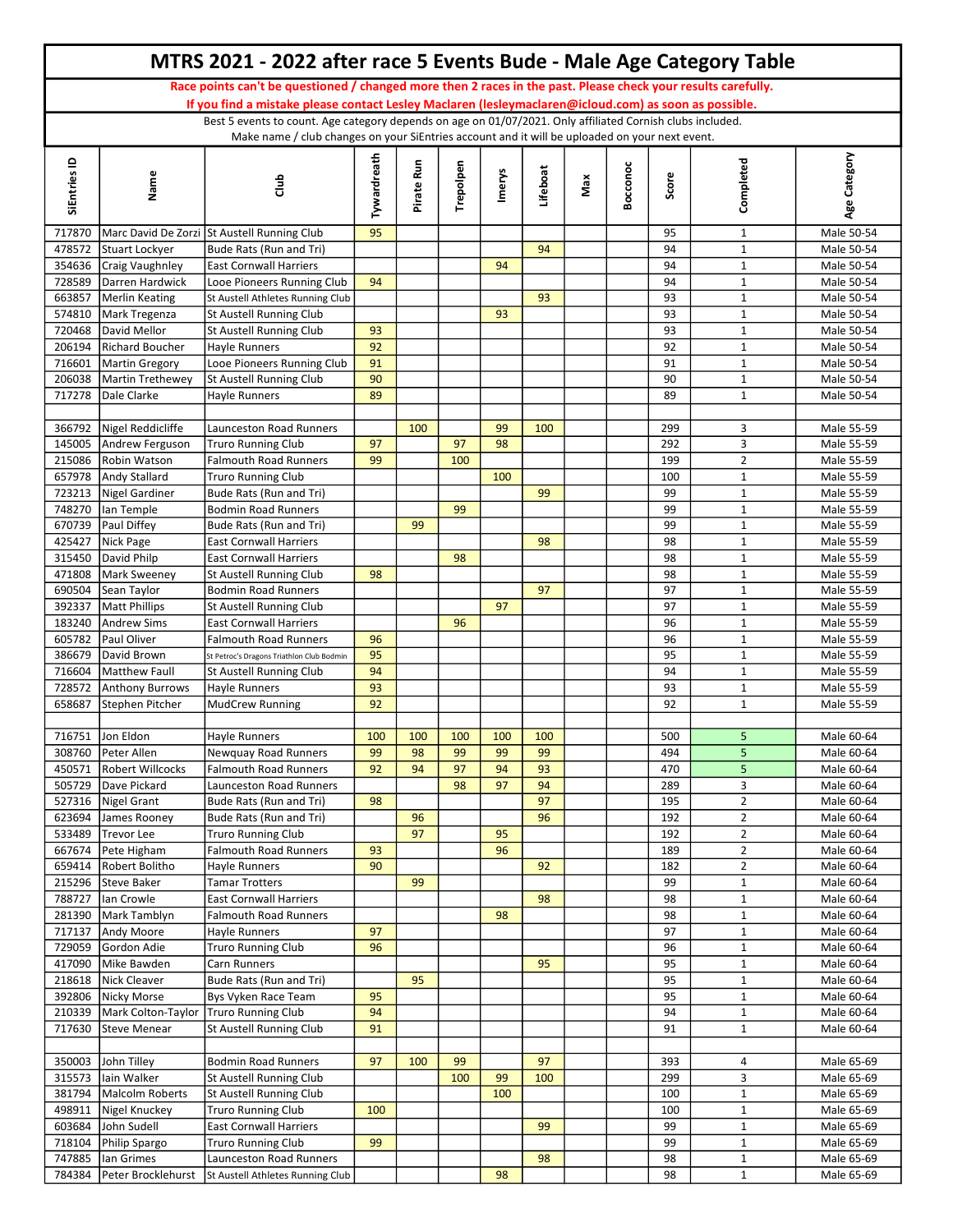|                |                         | MTRS 2021 - 2022 after race 5 Events Bude - Male Age Category Table                                                                                                                                          |                    |            |           |        |                 |     |          |       |                |                 |
|----------------|-------------------------|--------------------------------------------------------------------------------------------------------------------------------------------------------------------------------------------------------------|--------------------|------------|-----------|--------|-----------------|-----|----------|-------|----------------|-----------------|
|                |                         | Race points can't be questioned / changed more then 2 races in the past. Please check your results carefully.                                                                                                |                    |            |           |        |                 |     |          |       |                |                 |
|                |                         | If you find a mistake please contact Lesley Maclaren (lesleymaclaren@icloud.com) as soon as possible.                                                                                                        |                    |            |           |        |                 |     |          |       |                |                 |
|                |                         | Best 5 events to count. Age category depends on age on 01/07/2021. Only affiliated Cornish clubs included.<br>Make name / club changes on your SiEntries account and it will be uploaded on your next event. |                    |            |           |        |                 |     |          |       |                |                 |
| ≘<br>SiEntries | Name                    | Club                                                                                                                                                                                                         | <b>Tywardreath</b> | Pirate Run | Trepolpen | Imerys | <b>Lifeboat</b> | Max | Bocconoc | Score | Completed      | Category<br>Age |
| 454678         | <b>Robert Burrows</b>   | Hayle Runners                                                                                                                                                                                                | 98                 |            |           |        |                 |     |          | 98    | $\mathbf{1}$   | Male 65-69      |
| 368721         | David Wilton            | <b>Falmouth Road Runners</b>                                                                                                                                                                                 |                    |            |           | 97     |                 |     |          | 97    | 1              | Male 65-69      |
| 357060         | <b>Steve Lawrence</b>   | <b>Falmouth Road Runners</b>                                                                                                                                                                                 |                    |            |           |        | 96              |     |          | 96    | $\mathbf{1}$   | Male 65-69      |
|                |                         |                                                                                                                                                                                                              |                    |            |           |        |                 |     |          |       |                |                 |
| 274470         | lan Ringer              | <b>Bodmin Road Runners</b>                                                                                                                                                                                   | 98                 | 100        | 100       |        | 99              |     |          | 397   | 4              | Male 70-74      |
| 631285         | Des Evans               | Newquay Road Runners                                                                                                                                                                                         |                    | 99         |           | 99     | 100             |     |          | 298   | 3              | Male 70-74      |
| 7111           |                         | Stephen Hutchinson Bude Rats (Run and Tri)                                                                                                                                                                   | 99                 |            |           | 100    |                 |     |          | 199   | 2              | Male 70-74      |
| 193851         | <b>Roy Newton</b>       | <b>Falmouth Road Runners</b>                                                                                                                                                                                 | 97                 |            |           |        | 97              |     |          | 194   | $\overline{2}$ | Male 70-74      |
| 475986         | David Garrard           | <b>Falmouth Road Runners</b>                                                                                                                                                                                 | 95                 |            |           |        | 96              |     |          | 191   | $\overline{2}$ | Male 70-74      |
| 550913         | Chunky (Antony) Penhaul | <b>Hayle Runners</b>                                                                                                                                                                                         | 100                |            |           |        |                 |     |          | 100   |                | Male 70-74      |
| 748011         | Martin Venning          | Launceston Road Runners                                                                                                                                                                                      |                    |            |           |        | 98              |     |          | 98    |                | Male 70-74      |
| 718927         | Michael Wooding         | Newquay Road Runners                                                                                                                                                                                         | 96                 |            |           |        |                 |     |          | 96    | 1              | Male 70-74      |
|                |                         |                                                                                                                                                                                                              |                    |            |           |        |                 |     |          |       |                |                 |
| 704097         | John Horton             | Newquay & Par AC                                                                                                                                                                                             |                    |            |           |        | 100             |     |          | 100   |                | Male 75-79      |